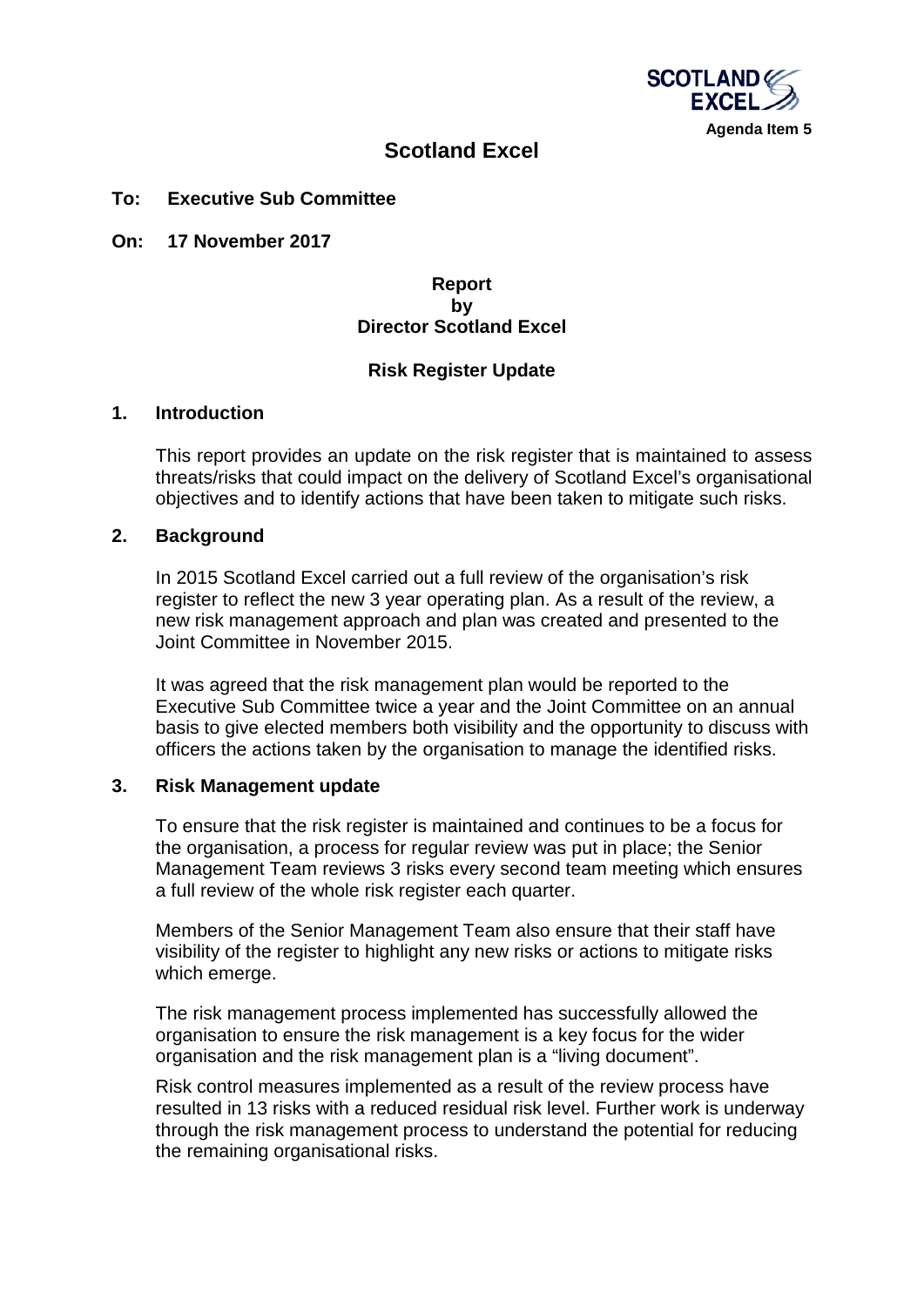The current risk register is attached as an appendix to this report for review by members.

# **4. Recommendation**

Members are invited to provide any feedback on the risk register, the actions identified to manage risks and note the report.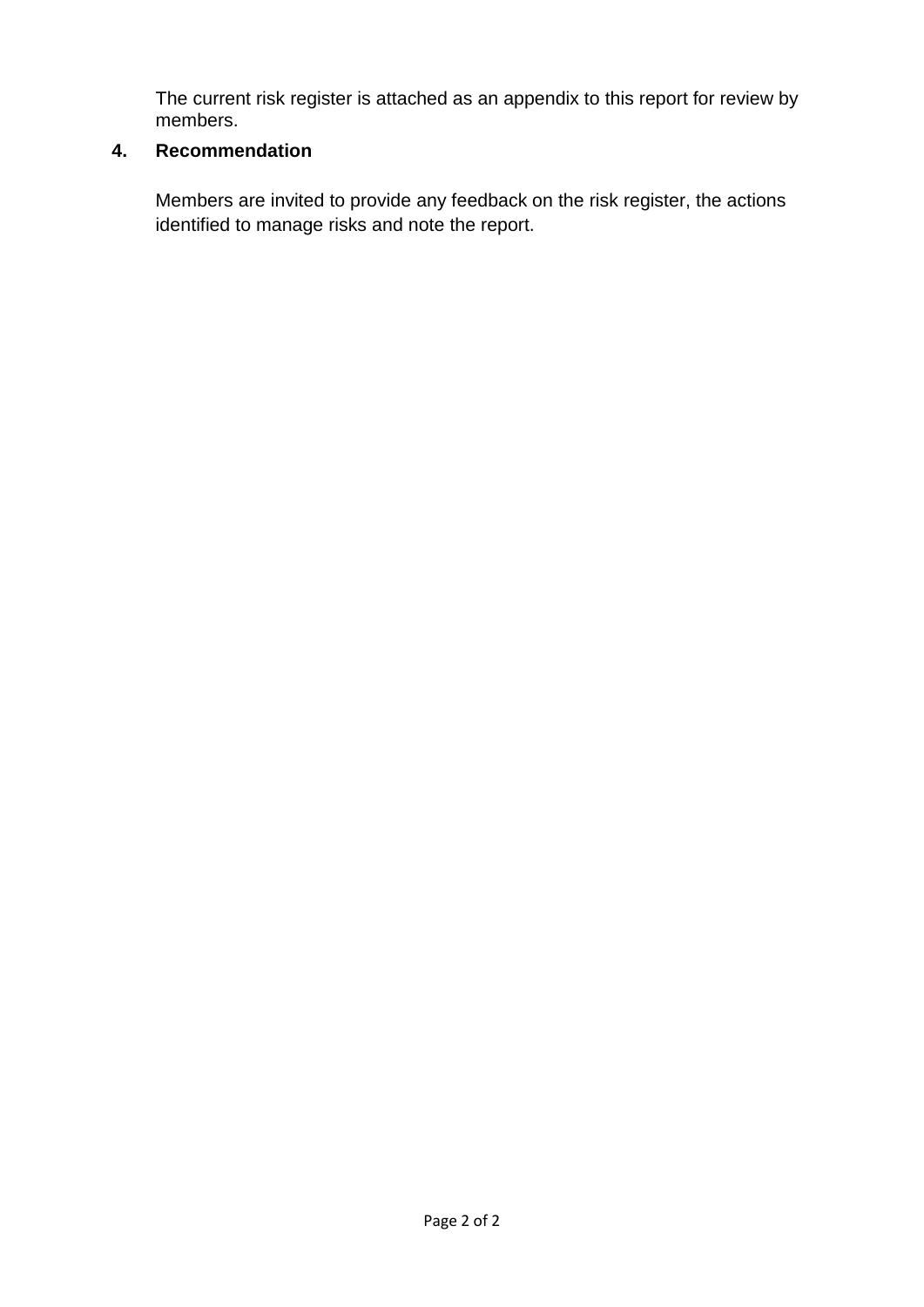Appendix 1



# **Risk Management Plan**

**November 2017**

**CONTENT**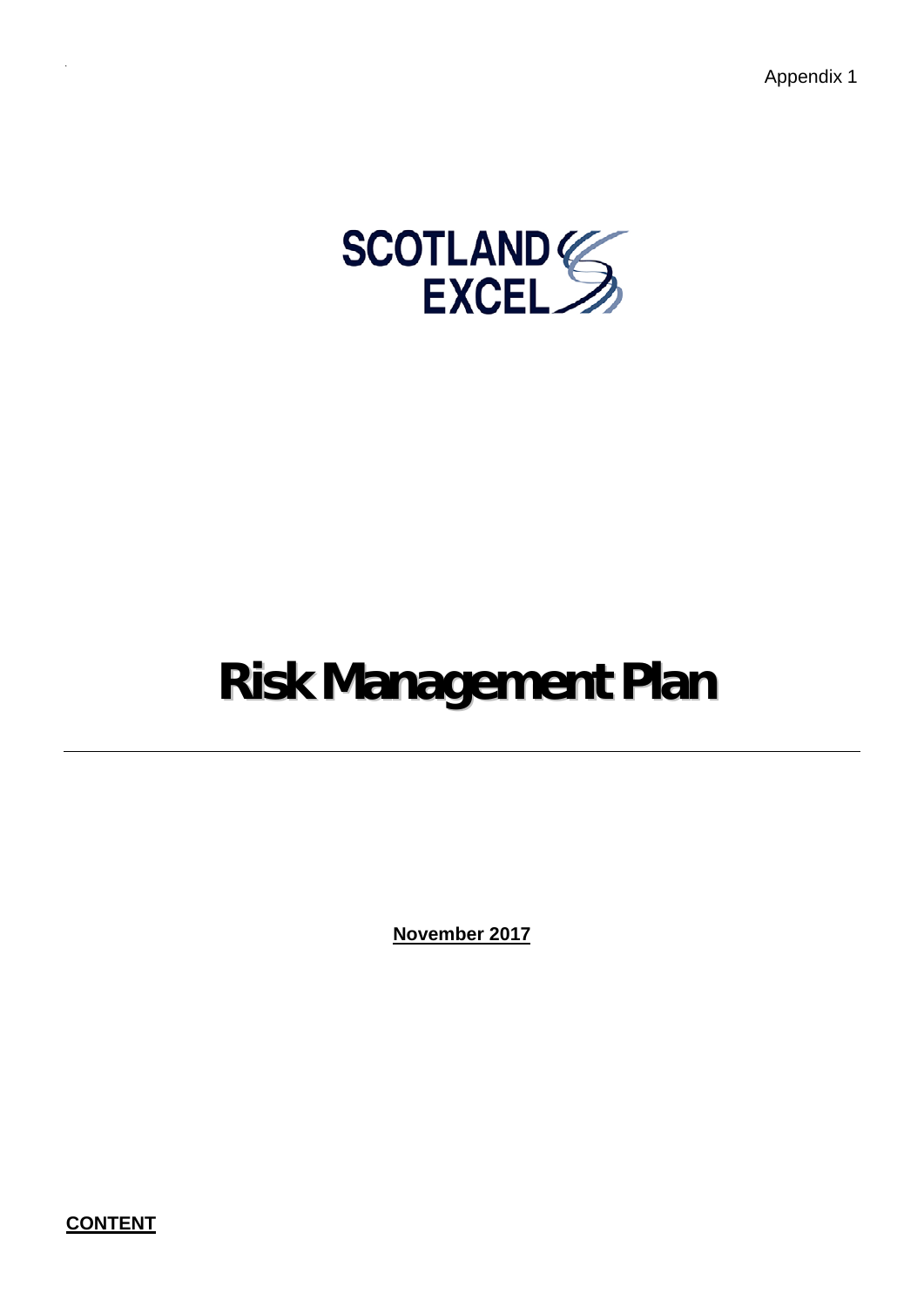| 3. Summary report on previous year's risk position Error! Bookmark not defined. |
|---------------------------------------------------------------------------------|
|                                                                                 |
|                                                                                 |

|--|--|--|

# <span id="page-3-0"></span>**1. Risk management arrangements within Scotland Excel**

1.1 The organisation has implemented a range of standard procedures aligned with the organisation's risk management strategy. These include adoption of a risk management process, using a standardised risk matrix for analysis and evaluation.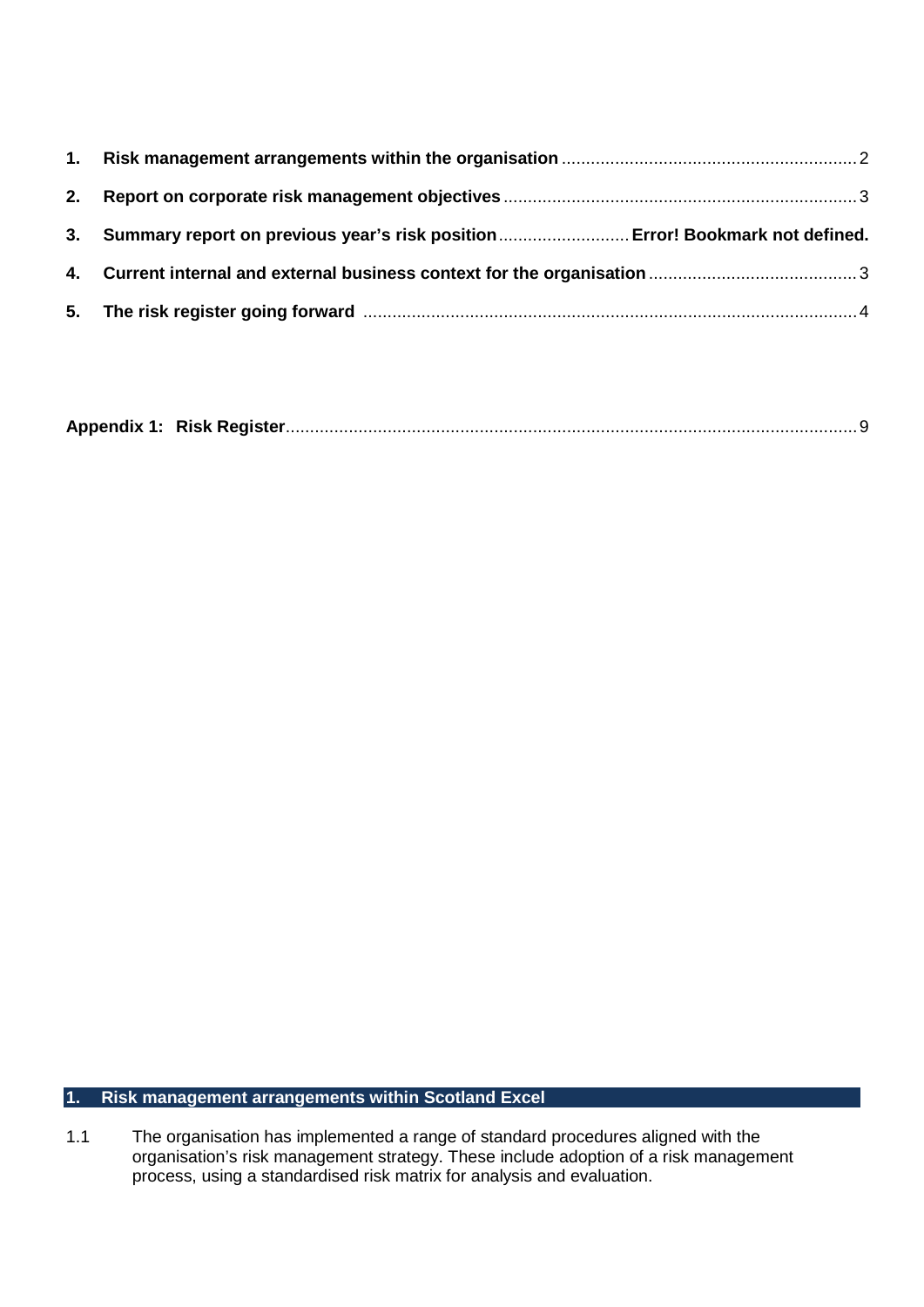- 1.2 The review of the Risk Register will be carried out by the Senior Management Team on a monthly basis, with the top 5 risks reported to the appropriate governance committee of Scotland Excel on a quarterly basis
- 1.3 Out with the planned review sessions, emerging risks, or any significant change in an existing risk, will be circulated to the Senior Management Team with immediate effect.

## <span id="page-4-0"></span>**2. Report on corporate risk management objectives**

- 2.1. To ensure that risks are identified and effectively managed, a range of control measures and processes have been implemented. These include:
	- (1) The Senior Management team owns and regularly reviews the risk register, reporting on it to the governance committee of elected members.
	- (2) Regular review of the register, and the review process, ensures that the risk management approach remains fit for purpose.
	- (3) Ensuring that staff are encouraged and supported to identify and manage risk in their area.
	- (4) The organisation ensures that effective arrangements are in place to manage risks in partnerships.
	- (5) Ensuring that the management of risk contributes to achieving positive outcomes for the organisation, including encouraging innovation and identifying new opportunities.

#### <span id="page-4-1"></span>**3. Current internal and external business context for the organisation**

- 3.1. The Scotland Excel Senior Management Team (SMT) participated in dedicated sessions, facilitated by Renfrewshire Council's Risk Manager, to explore the current risk landscape and agree priorities for the organisational strategic risk register.
- 3.2. As a basis for establishing the strategic risk register, the SMT considered the organisation's key business priorities and anticipated challenges in delivering them:
	- Supporting the delivery of better and more effective public services
	- Being sustainable in everything we do.
	- Placing customers at the heart of our business.
	- Becoming the partner of choice for delivering shared services.
- 3.3. Focus was then given to the organisation's current external business environment, both those of immediate importance, as well as those that may be on the horizon. In particular, the SMT considered the following:
	- POLITICAL CONTEXT  $\circ$  Health and social care integration – joint bodies as new legal entities who may source services out with Scotland Excel contracts

oThe potential impact of future local and national elections may have.

- ECONOMIC CONTEXT
	- oThe increasing focus on public sector procurement as a driver of economic benefits, and the relationship between procurement and the local economic agenda
	- oFinancial pressures and budget cuts in member councils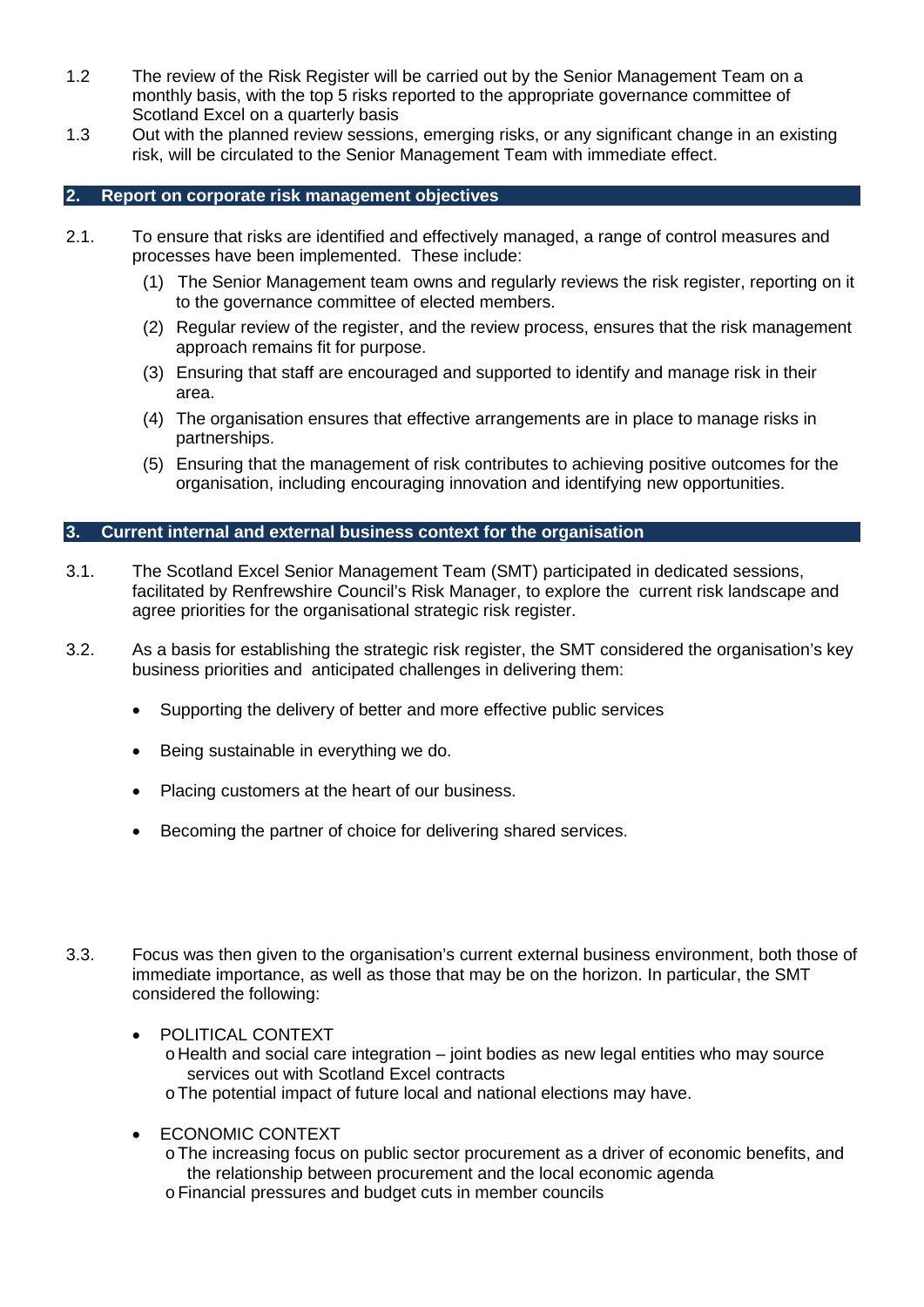- oFinancial (and other) factors impacting on resilience of suppliers, including thepotential for supplier failure/ business continuity risk
- SOCIAL CONTEXT oThe increasing focus on public sector procurement as a driver of social benefit
- TECHNICAL CONTEXT oComplexities of certain new markets and matching in-house capacity/ capability o Scotland's Digital Future/ delivery of Public Services strategy and the Local Government Information and Communication Technology (ICT) strategy
- LEGISLATIVE CONTEXT: oChanges to EU and UK procurement legislation  $\circ$  Personalisation and self-directed support legislation (individual choice) – risk in terms of the contract status and potential additional governance, and member council support, required
- ENVIRONMENTAL CONTEXT oThe increasing focus on public sector procurement as a driver of environmental benefits
- 3.4. Further to consideration of the current external business environment, the SMT also considered the current internal business environment. Matters of importance identified in relation to internal priorities or challenges, or feedback/ performance, included
	- Data integrity systems and management information requirements to support future activities, future decisions and transformation programmes
	- Financial integrity and stability funding/ rebates
	- Exploring new markets/ developing new contracts with related reputational impact associated with how these are handled by the organisation
	- Feedback from the Scotland Excel customer surveys
	- Outputs from the Audit Scotland review of procurement in Local Government
	- Opportunities for growing the current shared services model to include the delivery of additional services
	- Workforce planning needs turnover and the availability of skilled and experienced resources
	- Trends in relation to complaints, incidents/ near misses, claims and insurance information
	- Internal business continuity arrangements in respect of loss of staff, power/ systems, **facilities**

### <span id="page-5-0"></span>**4. The risk register**

- 4.1. The risk register is shown in detail in Appendix 1. The risks are categorised under the themes noted below reflecting the strategic aims of the organisation and one additional category to enable capture of significant risks that are inherent in business as usual for the organisation:
	- **Supporting the delivery of better and more effective public services**
	- Being sustainable in everything we do.
	- Placing customers at the heart of our business.
	- Becoming the partner of choice for delivering shared services.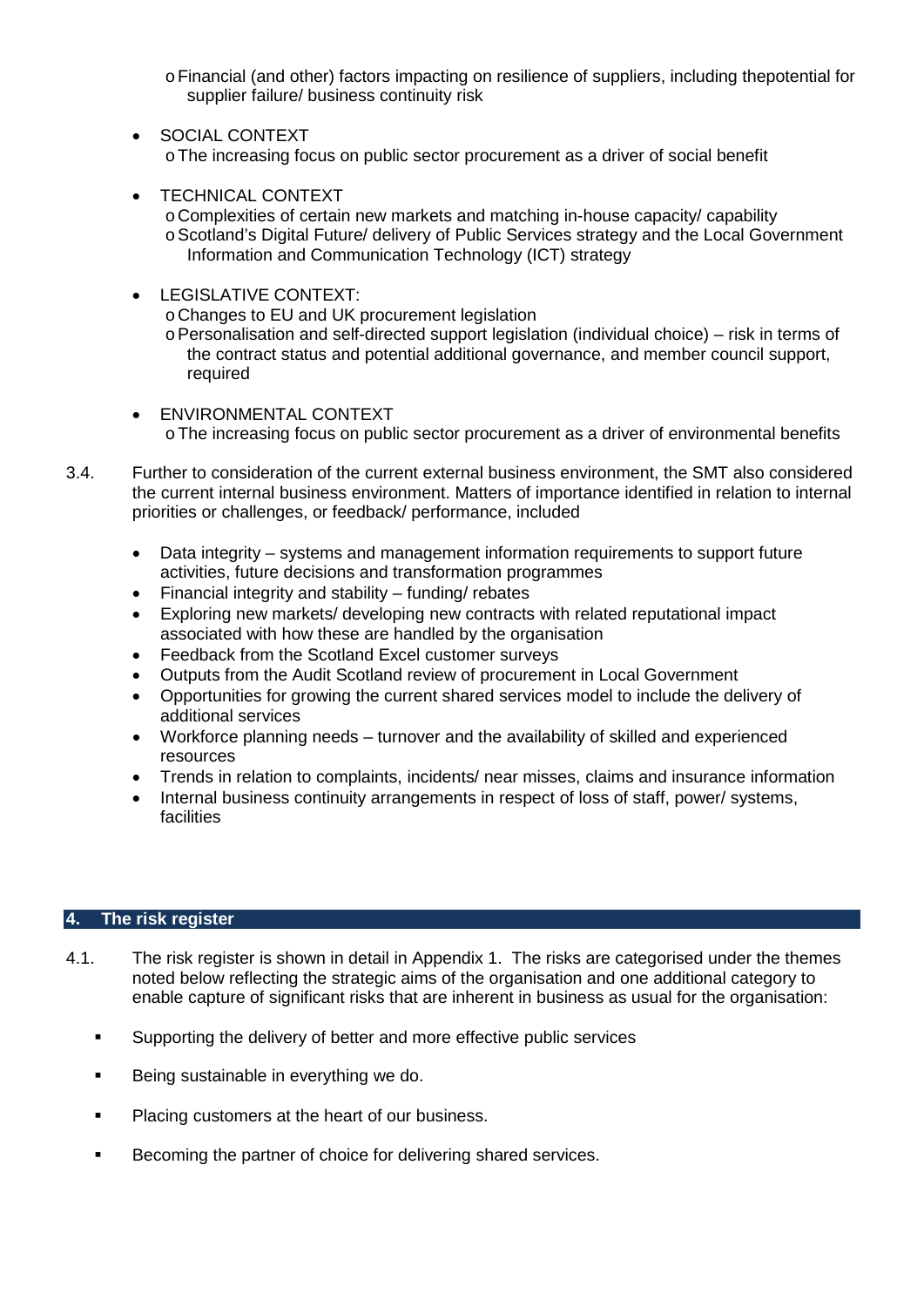

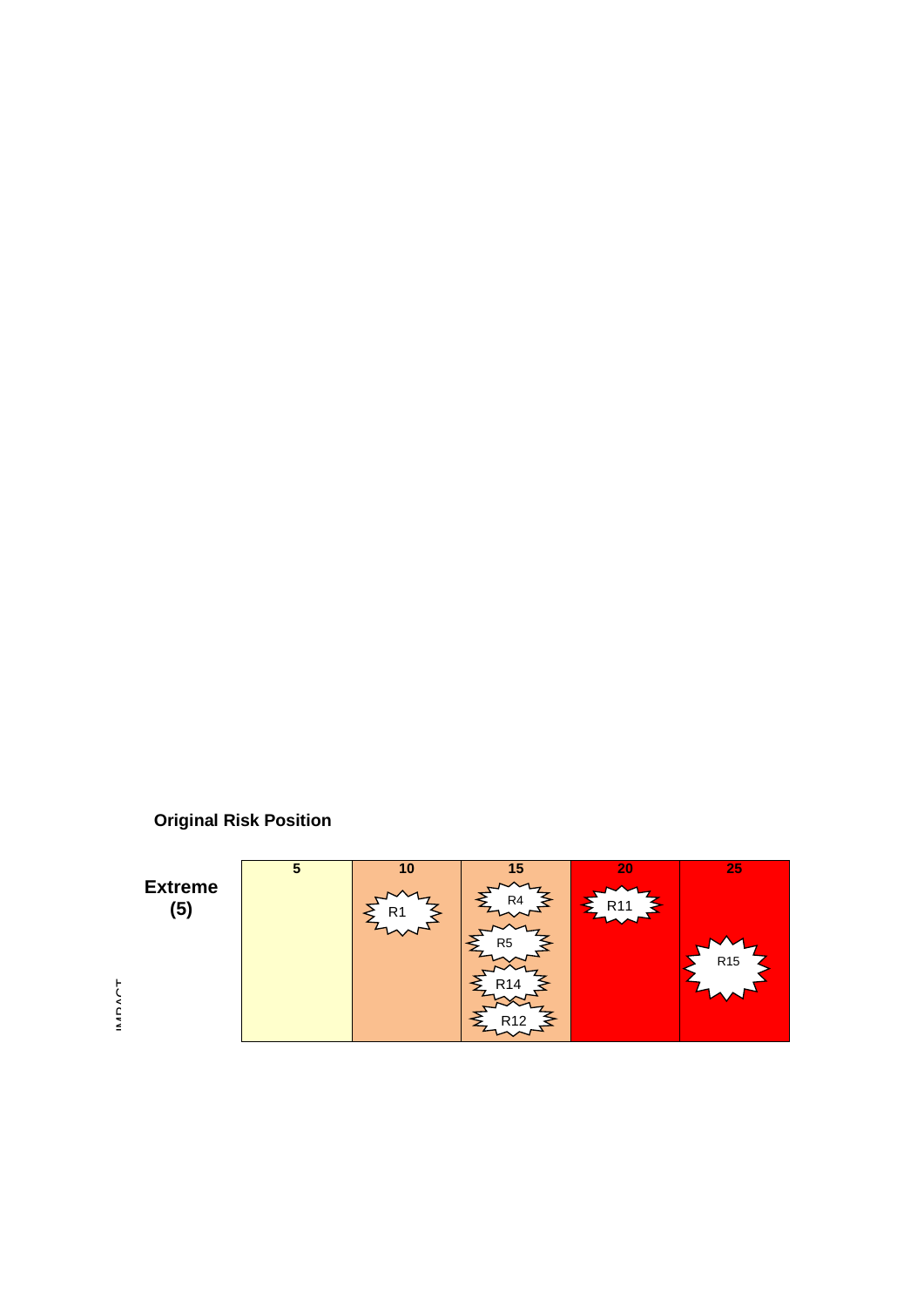

**Residual Risk after Mitigation**

| <b>Extreme</b><br>(5)     | 5 | 10<br>R1 | R4<br>R5<br>R <sub>12</sub> | 20 | 25 |
|---------------------------|---|----------|-----------------------------|----|----|
| $\tilde{\mathsf{a}}$<br>≤ |   |          |                             |    |    |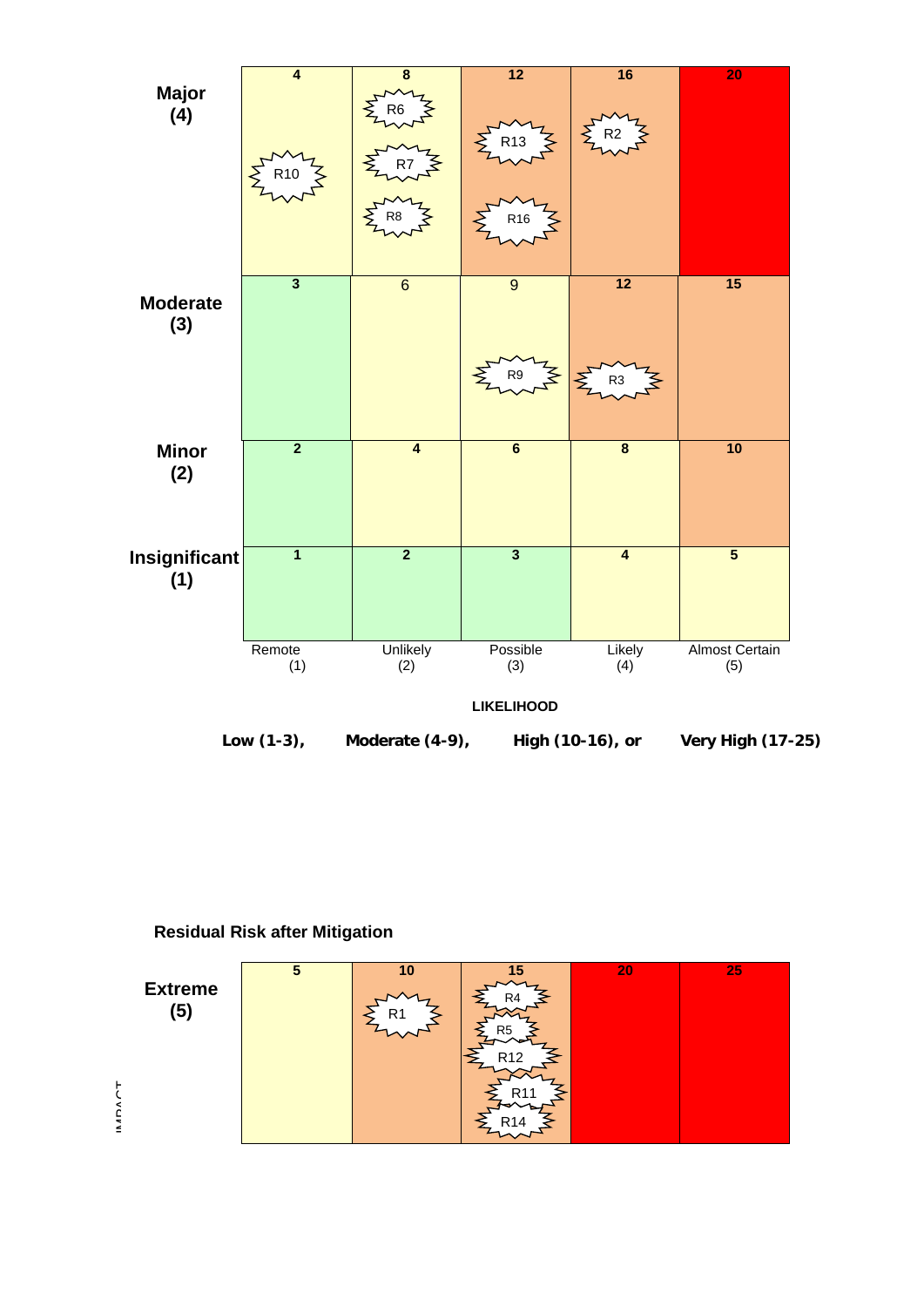

- 4.2. The organisation's top five risks (in terms of potential significance) are:
	- (1) Political change impacting on the governance of the organisation
	- (2) Failure to exploit new markets/opportunities leads to a failure to provide savings.
	- (3) Business Continuity if a failure occurs, and impact upon stakeholders.
	- (4) The financial stability of the organisation going forward based on annual requisitions
	- (5) Recruiting and retaining suitably qualified staff.
- 4.3. The planned risk control measures are included within the register in Appendix 1.
- 4.4. Strategic risks will be reported on a 6-monthly basis to the Executive Sub Committee.
- 4.5. As a minimum, the Senior Management Team will review the entire strategic risk register on a quarterly basis.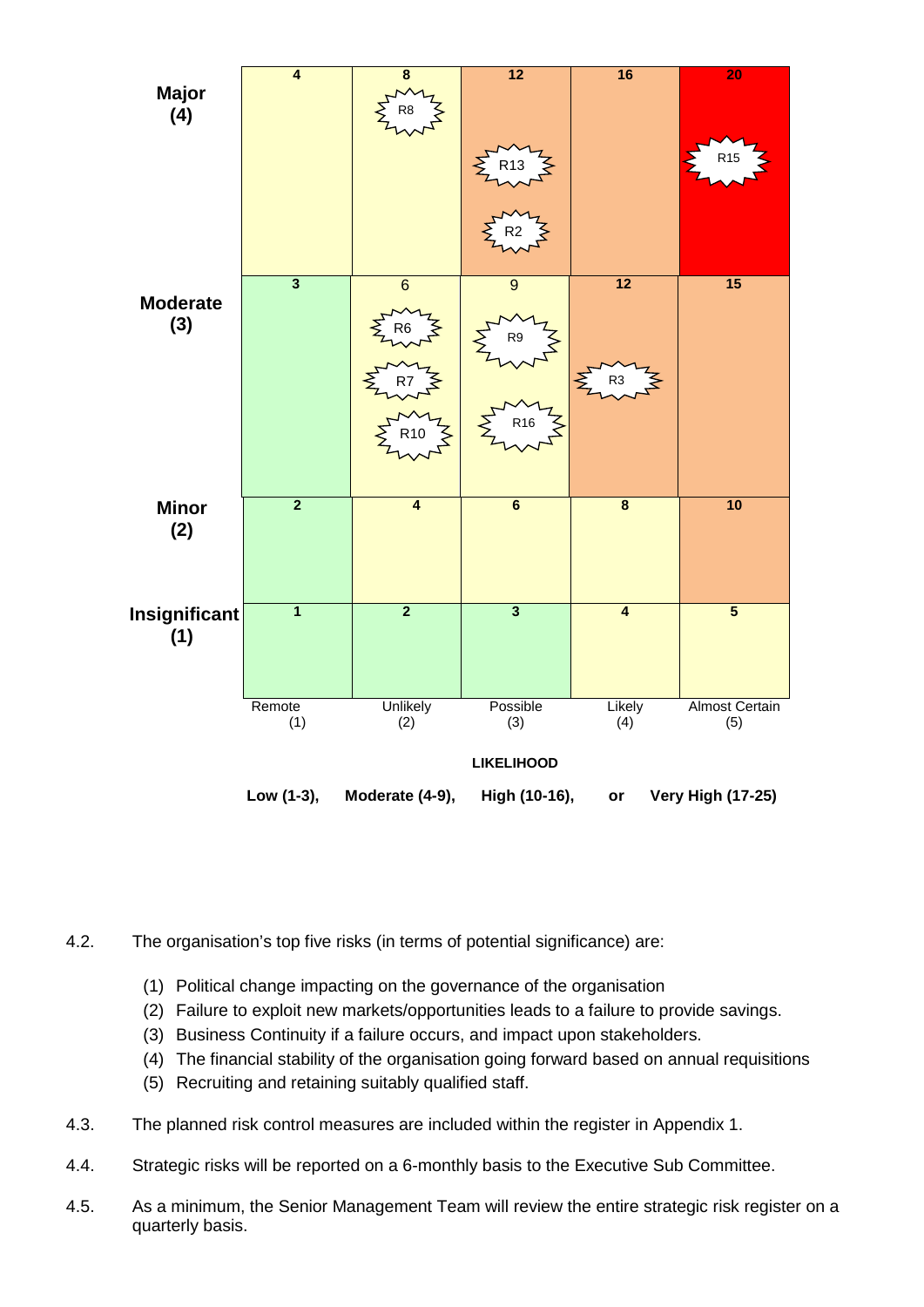4.6. Individual SMT members will bring to the SMT for collective consideration any local (contract specific or operational) risks that may require elevation to the strategic risk register.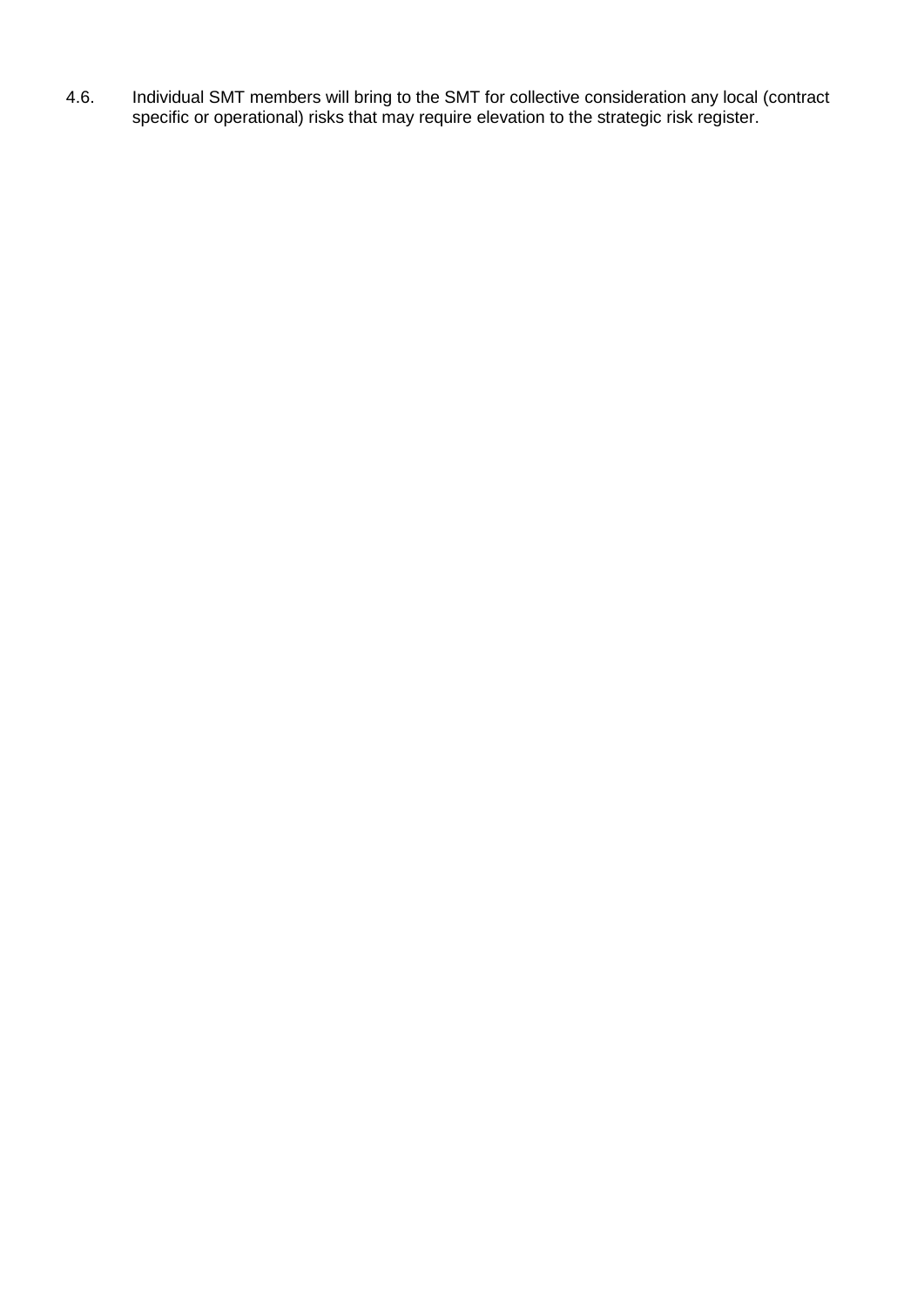Appendix 1: **Appendix 1:**

<span id="page-10-0"></span>**Risk Register Risk Register**

| Movement                             |                                                                                                                                                                                                                                                                                                                                                                                                                                                                                                                                                                                                                                                                                                                                                                                                                                                                                                                                                                                                                                                                                                                                             |                            |                                                                                    |
|--------------------------------------|---------------------------------------------------------------------------------------------------------------------------------------------------------------------------------------------------------------------------------------------------------------------------------------------------------------------------------------------------------------------------------------------------------------------------------------------------------------------------------------------------------------------------------------------------------------------------------------------------------------------------------------------------------------------------------------------------------------------------------------------------------------------------------------------------------------------------------------------------------------------------------------------------------------------------------------------------------------------------------------------------------------------------------------------------------------------------------------------------------------------------------------------|----------------------------|------------------------------------------------------------------------------------|
| <b>Residual</b><br>Risk              | $\frac{1}{2}$                                                                                                                                                                                                                                                                                                                                                                                                                                                                                                                                                                                                                                                                                                                                                                                                                                                                                                                                                                                                                                                                                                                               |                            |                                                                                    |
| Evaluation                           | $\frac{5}{1}$                                                                                                                                                                                                                                                                                                                                                                                                                                                                                                                                                                                                                                                                                                                                                                                                                                                                                                                                                                                                                                                                                                                               | Status                     |                                                                                    |
| Impact                               | ١Ω                                                                                                                                                                                                                                                                                                                                                                                                                                                                                                                                                                                                                                                                                                                                                                                                                                                                                                                                                                                                                                                                                                                                          | Date<br>Due                |                                                                                    |
| <b>Likelihood</b>                    | Σ                                                                                                                                                                                                                                                                                                                                                                                                                                                                                                                                                                                                                                                                                                                                                                                                                                                                                                                                                                                                                                                                                                                                           | Assigned<br>$\overline{c}$ |                                                                                    |
| <b>Current Risk Control Measures</b> | support effective engagement between the Executive<br>In conjunction with SOLACE, new CEOs recruited to<br>The Director will continue a programme of meetings<br>Use of a range of reporting tools at regular meetings<br>understanding of our unique selling proposals which<br>with key stakeholders to demonstrate the value and<br>Scotland Excel has developed a model to plan and<br>delivered, and identifying partnership opportunities<br>with Directors of Finance from Councils to ensure<br>communicated to executives in member councils.<br>awareness and understanding of Scotland Excel,<br>the Officer Group with regular meetings to raise<br>Engagement with CIPFA to ensure that there is<br>benefits to councils from working with Scotland<br>awareness of Scotland Excel, and the financial<br>and the benefits of fully engaging are clearly<br>awareness on current and future work being<br>are promoted and shared with stakeholders<br>for Scotland Excel and member councils.<br>Competitor analysis is providing a clear<br>benefits of Scotland Excel membership.<br>Team and senior stakeholders.<br>Excel. | Latest Notes               | measures of the organisation have<br>reduced the likelihood of this risk. (3 to 2) |
| <b>Owned</b><br>$\mathsf{S}$         | $\geq$                                                                                                                                                                                                                                                                                                                                                                                                                                                                                                                                                                                                                                                                                                                                                                                                                                                                                                                                                                                                                                                                                                                                      |                            | The control                                                                        |
| <b>Risk Statement</b>                | optional for<br>Councils. The risk is<br>that Councils decide<br>membership of<br>Scotland Excel.<br>Scotland Excel must<br>be alert to this and<br>Scotland Excel is<br>the impact of any<br>council leaving<br>Membership of<br>membership.<br>not to renew                                                                                                                                                                                                                                                                                                                                                                                                                                                                                                                                                                                                                                                                                                                                                                                                                                                                               | <b>Linked Actions</b>      |                                                                                    |
| Context                              | (1) There is less opportunity to<br>(3) Some councils not initially<br>and leave the organisation<br>(2) Councils can serve notice<br>later generation contracts<br>show significant savings<br>from second, third and<br>participating in the<br>National Care Home<br>REF: Risk 1<br>project.<br>Context<br>Title                                                                                                                                                                                                                                                                                                                                                                                                                                                                                                                                                                                                                                                                                                                                                                                                                         | <b>Action Ref</b>          |                                                                                    |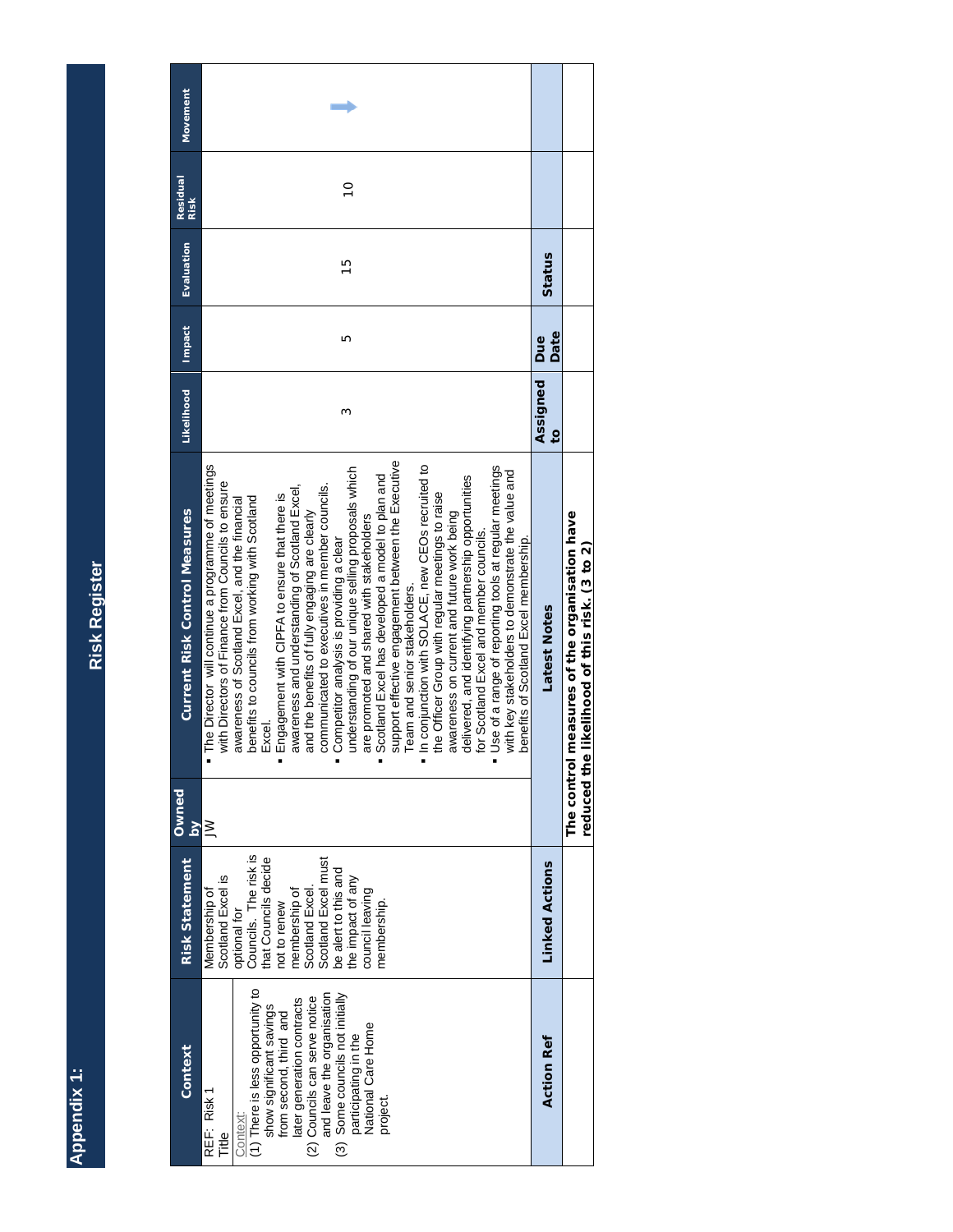| Context                                                                                                                                                                                                                                                                                                                                                | <b>Risk Statement</b>                                                                                                                                                         | Owned<br>λq            | <b>Current Risk Control Measures</b>                                                                                                                                                                                                                                                                                                                                                                                                                                                                                                                                                                                                                                                                                                                                                                                                                                                                                                                                                                                                                                                                                                                                                                                                                                                                                                                                                                                                                                                                                           | Likelihood               | <b>Impact</b> | Evaluation | Residual<br>Risk | Movement |
|--------------------------------------------------------------------------------------------------------------------------------------------------------------------------------------------------------------------------------------------------------------------------------------------------------------------------------------------------------|-------------------------------------------------------------------------------------------------------------------------------------------------------------------------------|------------------------|--------------------------------------------------------------------------------------------------------------------------------------------------------------------------------------------------------------------------------------------------------------------------------------------------------------------------------------------------------------------------------------------------------------------------------------------------------------------------------------------------------------------------------------------------------------------------------------------------------------------------------------------------------------------------------------------------------------------------------------------------------------------------------------------------------------------------------------------------------------------------------------------------------------------------------------------------------------------------------------------------------------------------------------------------------------------------------------------------------------------------------------------------------------------------------------------------------------------------------------------------------------------------------------------------------------------------------------------------------------------------------------------------------------------------------------------------------------------------------------------------------------------------------|--------------------------|---------------|------------|------------------|----------|
| (1) Failure to horizon scan to<br>Failure to explore viability<br>capability and capacity to<br>respond to new markets<br>(4) Need to match in-house<br>priorities identified by<br>identify new markets/<br>(2) Failure to deliver on<br>member councils at<br>commercial UIGs<br>commodity shifts/<br>of new markets<br>opportunities<br>REF: Risk 2 | Scotland Excel fails to<br>exploit potential new<br>savings and benefits<br>expand the contract<br>portfolio securing<br>for stakeholders.<br>opportunities to<br>markets and | $\frac{1}{2}$          | Greater development of category strategies, with 2-<br>Introduction of Small Value Team, SEEMIS project,<br>Workforce planning - anticipate requirements over<br>Contract governance arrangements mitigate some<br>risk on capability (i.e. opportunity to identify issues<br>services to support the delivery of a wide range of<br>Waste Scotland for the development of contracts.<br>successful identification and development of new<br>dentify market development opportunities earlier,<br>opportunities, (e.g. discussion and agreement on<br>also added capacity and has been successful for<br>Partnering with Crown Commercial Services has<br>platform for prioritising new market development<br>stakeholder requirements for new areas of work.<br>Secondments from expert partners, as per Zero<br>and supporting the Digital Agenda work to meet<br>Regular horizon scanning undertaken to help to<br>balance between council requirements and our<br>ecruitment of new staff or up-skill existing staff<br>the long term and investigate how we can fund<br>both organisations and our member councils<br>Affordable Housing Team demonstrates the<br>Commercial UIG/Steering Group provides a<br>consolidate contracts and create additional<br>Funding from Scottish Government for the<br>and give the organisation longer to plan for<br>3 year plans to enable the opportunity to<br>before a tender goes to market)<br>stakeholder benefits<br>capacity/capability)<br>capability/capacity<br>capacity. | 4                        | 5             | $\Omega$   | 57               |          |
| <b>Action Ref</b>                                                                                                                                                                                                                                                                                                                                      | <b>Linked Actions</b>                                                                                                                                                         | Latest<br>Notes        |                                                                                                                                                                                                                                                                                                                                                                                                                                                                                                                                                                                                                                                                                                                                                                                                                                                                                                                                                                                                                                                                                                                                                                                                                                                                                                                                                                                                                                                                                                                                | Assigned<br>$\mathbf{c}$ | Date<br>Due   | Status     |                  |          |
|                                                                                                                                                                                                                                                                                                                                                        |                                                                                                                                                                               | The contr<br>reduced i | he likelihood of this risk (4 to3) and the<br>ol measures of the organisation have<br>impact of this risk (5 to 4)                                                                                                                                                                                                                                                                                                                                                                                                                                                                                                                                                                                                                                                                                                                                                                                                                                                                                                                                                                                                                                                                                                                                                                                                                                                                                                                                                                                                             |                          |               |            |                  |          |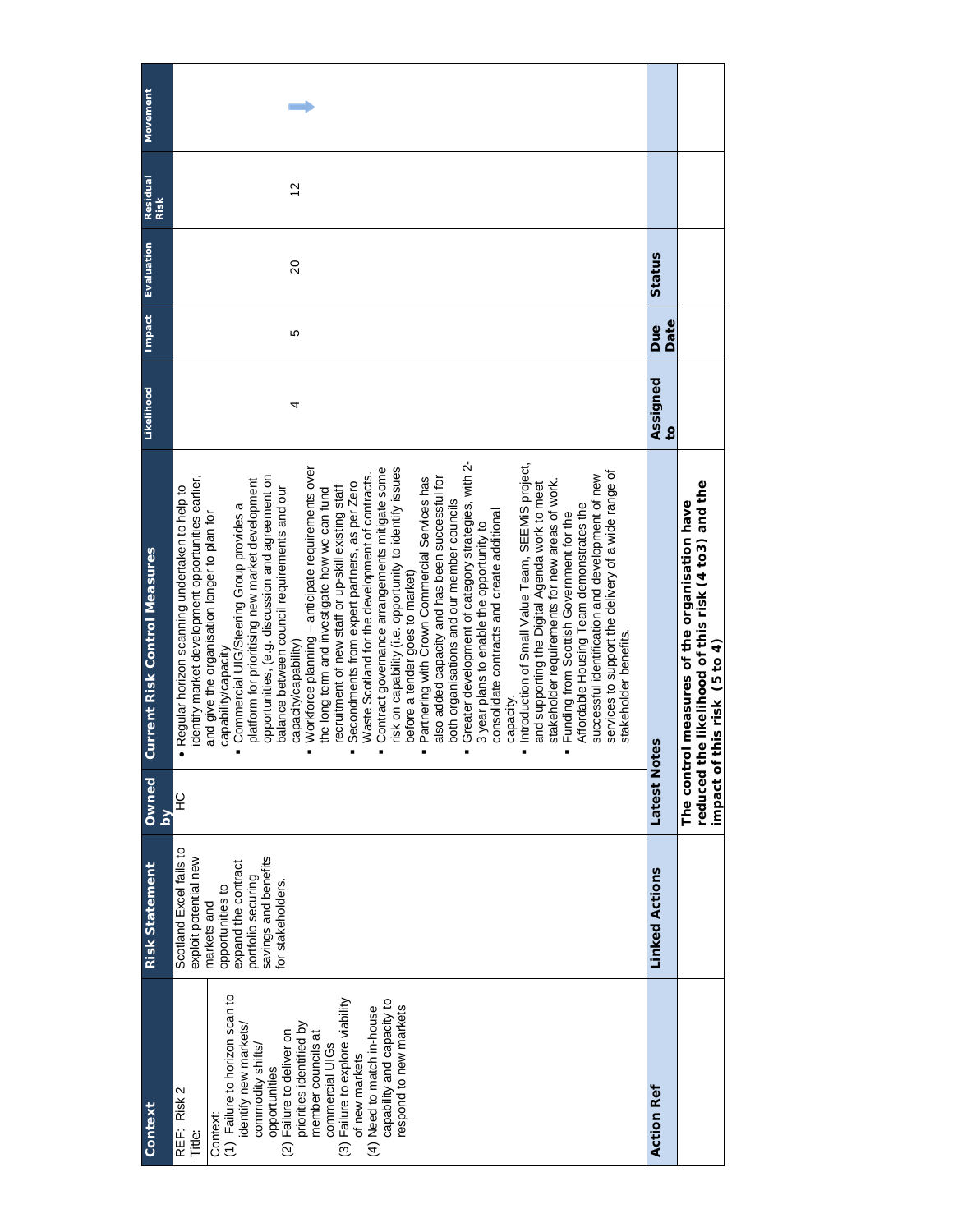| Movement                             |                                                                                                                                                                                                                                                                                                                                                                                                                                                                                                                                                                                                                                                                                                                                                                                                                                                                                                                                                                                                                                                                                                                                                                                                                                                                                                                                                                                       |                            |                                                                                    |
|--------------------------------------|---------------------------------------------------------------------------------------------------------------------------------------------------------------------------------------------------------------------------------------------------------------------------------------------------------------------------------------------------------------------------------------------------------------------------------------------------------------------------------------------------------------------------------------------------------------------------------------------------------------------------------------------------------------------------------------------------------------------------------------------------------------------------------------------------------------------------------------------------------------------------------------------------------------------------------------------------------------------------------------------------------------------------------------------------------------------------------------------------------------------------------------------------------------------------------------------------------------------------------------------------------------------------------------------------------------------------------------------------------------------------------------|----------------------------|------------------------------------------------------------------------------------|
| Residual<br>Risk                     | 57                                                                                                                                                                                                                                                                                                                                                                                                                                                                                                                                                                                                                                                                                                                                                                                                                                                                                                                                                                                                                                                                                                                                                                                                                                                                                                                                                                                    |                            |                                                                                    |
| Evaluation                           | $\frac{6}{5}$                                                                                                                                                                                                                                                                                                                                                                                                                                                                                                                                                                                                                                                                                                                                                                                                                                                                                                                                                                                                                                                                                                                                                                                                                                                                                                                                                                         | Status                     |                                                                                    |
| Impact                               | 4                                                                                                                                                                                                                                                                                                                                                                                                                                                                                                                                                                                                                                                                                                                                                                                                                                                                                                                                                                                                                                                                                                                                                                                                                                                                                                                                                                                     | Date<br>Due                |                                                                                    |
| Likelihood                           | 4                                                                                                                                                                                                                                                                                                                                                                                                                                                                                                                                                                                                                                                                                                                                                                                                                                                                                                                                                                                                                                                                                                                                                                                                                                                                                                                                                                                     | Assigned<br>$\overline{c}$ |                                                                                    |
| <b>Current Risk Control Measures</b> | and capable resources exist within the organisation,<br>Scotland Excel continues to engage effectively and<br>ink between resource input and benefits delivered,<br>to identify how additional benefits can be delivered<br>services (cost to serve, funding / uptake forecasts)<br>Account managers work closely with stakeholders<br>proposals for Scotland Excel to deliver for partner<br>The organisation's project plan demonstrates the<br>stakeholder requests for delivery of new services.<br>Housing and partnership with Crown Commercial<br>These include SEEMIS, Care funding, Affordable<br>Chief Executive Officer Management Group now<br>understanding of the policy drivers and impacts /<br>There is proper planning to ensure that sufficient<br>robust market testing of all new shared service<br>New projects / teams established as a result of<br>A robust business model is in place for all new<br>including non-financial benefits from contracts<br>"I dentification of, and ongoing work to support,<br>from current or future work of Scotland Excel.<br>considers shared service opportunities and<br>appropriately to ensure that there is a full<br>organisations to ensure that these meet<br>opportunities for our stakeholders.<br>propositions with all stakeholders.<br>now and for future developments.<br>stakeholder demands.<br>Services. | ites                       | The control measures of the organisation have<br>the impact of this risk. (4 to 3) |
| Owned<br>ΣĀ                          | 89                                                                                                                                                                                                                                                                                                                                                                                                                                                                                                                                                                                                                                                                                                                                                                                                                                                                                                                                                                                                                                                                                                                                                                                                                                                                                                                                                                                    | Latest<br>No               | reduced \                                                                          |
| <b>Risk Statement</b>                | Scotland Excel fails to<br>diversification as the<br>requirement for new<br>develop to meet<br>shared services<br>demands and<br>develops.                                                                                                                                                                                                                                                                                                                                                                                                                                                                                                                                                                                                                                                                                                                                                                                                                                                                                                                                                                                                                                                                                                                                                                                                                                            | <b>Linked Actions</b>      |                                                                                    |
| Context                              | (1) Failure to horizon scan to<br>Matching in-house<br>capability and capacity to<br>espond to new markets<br>viability of new markets<br>identify new markets,<br>The need to explore<br>requirements or<br>opportunities<br>REF: Risk 3<br>Context:<br>Title:<br>$\widehat{\mathcal{O}}$<br>$\widehat{\omega}$                                                                                                                                                                                                                                                                                                                                                                                                                                                                                                                                                                                                                                                                                                                                                                                                                                                                                                                                                                                                                                                                      | <b>Action Ref</b>          |                                                                                    |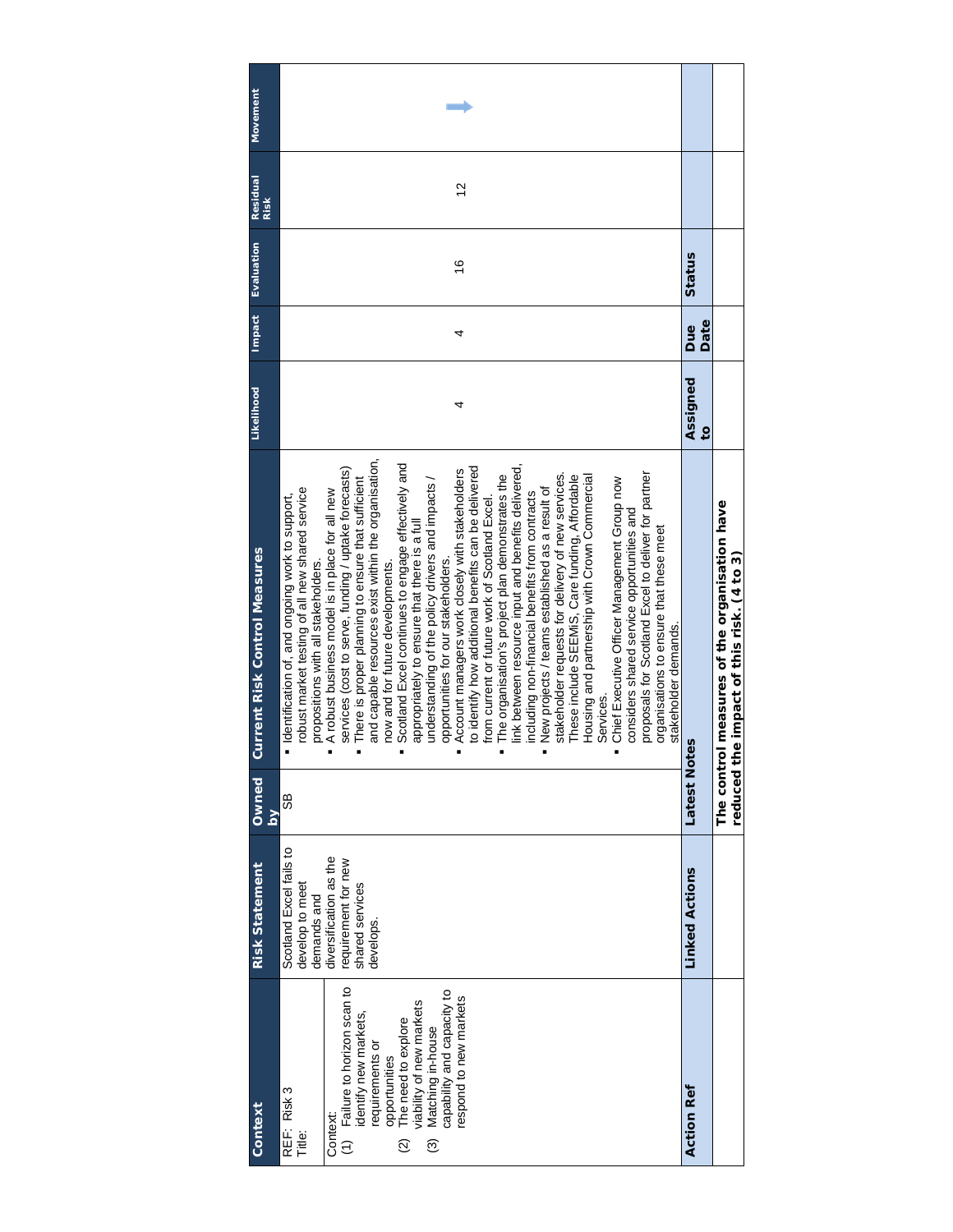| Movement                             |                                                                                                                                                                                                                                                                                                                                                                                                                                                                                                                                                                                                                                                                                                                                                                                                                                                                                                                                                                                                                                                                                                  |                                     |                                         |
|--------------------------------------|--------------------------------------------------------------------------------------------------------------------------------------------------------------------------------------------------------------------------------------------------------------------------------------------------------------------------------------------------------------------------------------------------------------------------------------------------------------------------------------------------------------------------------------------------------------------------------------------------------------------------------------------------------------------------------------------------------------------------------------------------------------------------------------------------------------------------------------------------------------------------------------------------------------------------------------------------------------------------------------------------------------------------------------------------------------------------------------------------|-------------------------------------|-----------------------------------------|
| Residual<br>Risk                     | $\frac{5}{2}$                                                                                                                                                                                                                                                                                                                                                                                                                                                                                                                                                                                                                                                                                                                                                                                                                                                                                                                                                                                                                                                                                    |                                     |                                         |
| Evaluation                           | 15                                                                                                                                                                                                                                                                                                                                                                                                                                                                                                                                                                                                                                                                                                                                                                                                                                                                                                                                                                                                                                                                                               | Status                              |                                         |
| Impact                               | 5                                                                                                                                                                                                                                                                                                                                                                                                                                                                                                                                                                                                                                                                                                                                                                                                                                                                                                                                                                                                                                                                                                | Date<br>Due                         |                                         |
| Likelihood                           | ω                                                                                                                                                                                                                                                                                                                                                                                                                                                                                                                                                                                                                                                                                                                                                                                                                                                                                                                                                                                                                                                                                                | Assigned<br>$\overline{\mathbf{c}}$ |                                         |
| <b>Current Risk Control Measures</b> | have raised awareness of the organisation amongst<br>aware of, and plans to respond to, all changes in its<br>An effective public affairs strategy is in place and is<br>a wide range of decision makers, leading to greater<br>meetings and collaborative working opportunities<br>The CEOMG provides the opportunity to develop<br>operates in and deal with specific issues such as<br>impacting upon the environment the organisation<br>organisation and / or the sector through effective<br>and gain support for new areas of work ensuring<br>ensuring effective engagement with all levels of<br>Scotland Excel ensures that the organisation is<br>SMT have a quarterly review of general issues<br>Procurement teams identify market shifts and<br>that these are appropriate for our stakeholder<br>· Participation in a wide range of conferences,<br>awareness and influence in policy decisions<br>external environment that may affect the<br>future political or legislative changes.<br>advise and act accordingly.<br>elected representatives.<br>horizon scanning.<br>needs. |                                     | There has been no movement in this risk |
| Owned<br>$\overline{\mathsf{a}}$     | ξ                                                                                                                                                                                                                                                                                                                                                                                                                                                                                                                                                                                                                                                                                                                                                                                                                                                                                                                                                                                                                                                                                                | Latest<br>Notes                     |                                         |
| <b>Risk Statement</b>                | be aware of and ready<br>external changes and<br>Scotland Excel must<br>Stakeholders expect<br>elationship with our<br>the impact of these.<br>Failure to do so will<br>for political or other<br>compromise the<br>that as a CoE,<br>stakeholders.                                                                                                                                                                                                                                                                                                                                                                                                                                                                                                                                                                                                                                                                                                                                                                                                                                              | <b>Linked Actions</b>               |                                         |
| Context                              | (1) Failure to horizon scan to<br>identify new opportunities<br>capability and capacity to<br>respond to new markets<br>prepare for political or<br>(2) Failure to identify and<br>legal change<br>(3) Matching in-house<br>or threats.<br>REF: Risk 4<br>Context:<br>Title:                                                                                                                                                                                                                                                                                                                                                                                                                                                                                                                                                                                                                                                                                                                                                                                                                     | <b>Action Ref</b>                   |                                         |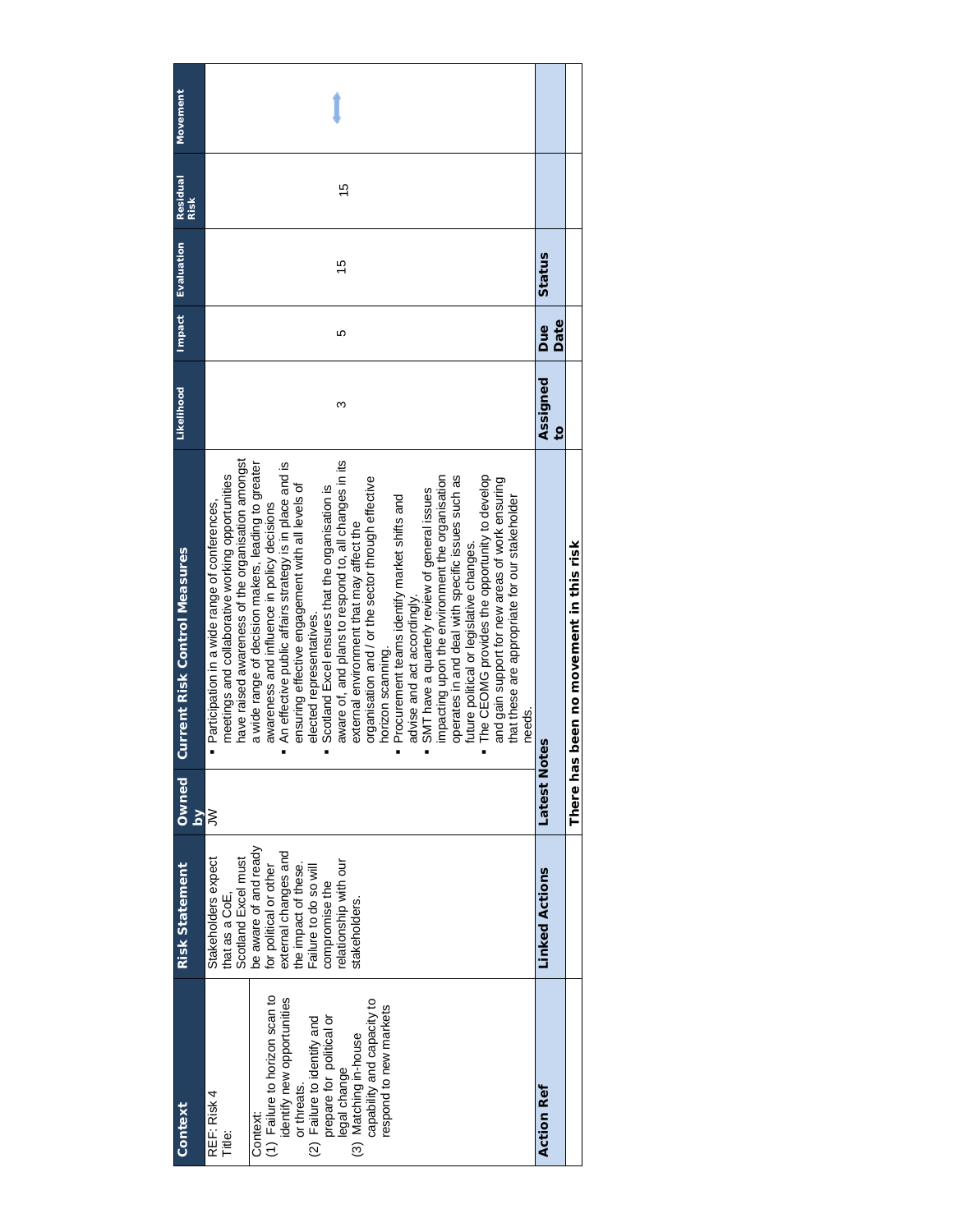| <b>Movement</b><br><b>Residual</b><br>Risk<br>Evaluation | 15<br>15                                                                                                                                                                                                                                                                                                                                                                                                                                                                                                                                                                                                                                                                                                                                                                                                                                                                                                                    | Status                     |
|----------------------------------------------------------|-----------------------------------------------------------------------------------------------------------------------------------------------------------------------------------------------------------------------------------------------------------------------------------------------------------------------------------------------------------------------------------------------------------------------------------------------------------------------------------------------------------------------------------------------------------------------------------------------------------------------------------------------------------------------------------------------------------------------------------------------------------------------------------------------------------------------------------------------------------------------------------------------------------------------------|----------------------------|
| Impact                                                   | 5                                                                                                                                                                                                                                                                                                                                                                                                                                                                                                                                                                                                                                                                                                                                                                                                                                                                                                                           | Date<br><b>Bue</b>         |
| <b>Likelihood</b>                                        | ω                                                                                                                                                                                                                                                                                                                                                                                                                                                                                                                                                                                                                                                                                                                                                                                                                                                                                                                           | Assigned<br>$\overline{c}$ |
| <b>Current Risk Control Measures</b>                     | management, identify areas where the nature of the<br>Scotland Excel has a range of measures to monitor<br>Social Care contracts and associated areas of risk<br>options to engage appropriate external services to<br>review and monitor suppliers is regularly reviewed<br>To ensure robust financial evaluation and support,<br>Strategic Procurement teams, as part of contract<br>Specific measures to meet the management of<br>management to ensure continuity of service is<br>Process for monitoring the financial stability of<br>development and management stages of all<br>supplier resilience in addition to the external<br>suppliers is carried out prior to award, and<br>Effective risk management is in place at<br>commodity or service requires specific<br>throughout the life of a contract.<br>financial monitoring tools used.<br>and evaluated<br>are in place.<br>maintained.<br>contracts.<br>Ξ |                            |
| Owned<br>$\overline{\mathsf{a}}$                         | 잎                                                                                                                                                                                                                                                                                                                                                                                                                                                                                                                                                                                                                                                                                                                                                                                                                                                                                                                           | Latest<br>Notes            |
| <b>Risk Statement</b>                                    | The failure of a service<br>significant implications<br>within member council<br>for service provision<br>provider could have<br>areas.                                                                                                                                                                                                                                                                                                                                                                                                                                                                                                                                                                                                                                                                                                                                                                                     | <b>Linked Actions</b>      |
| Context                                                  | results across the portfolio<br>contract and / or supplier<br>from potential breach of<br>resilience of suppliers<br>(2) Negative reputational<br>(1) Financial (and other)<br>factors impacting on<br>REF: Risk 5<br>failure<br>Context:<br>Title:                                                                                                                                                                                                                                                                                                                                                                                                                                                                                                                                                                                                                                                                         | <b>Action Ref</b>          |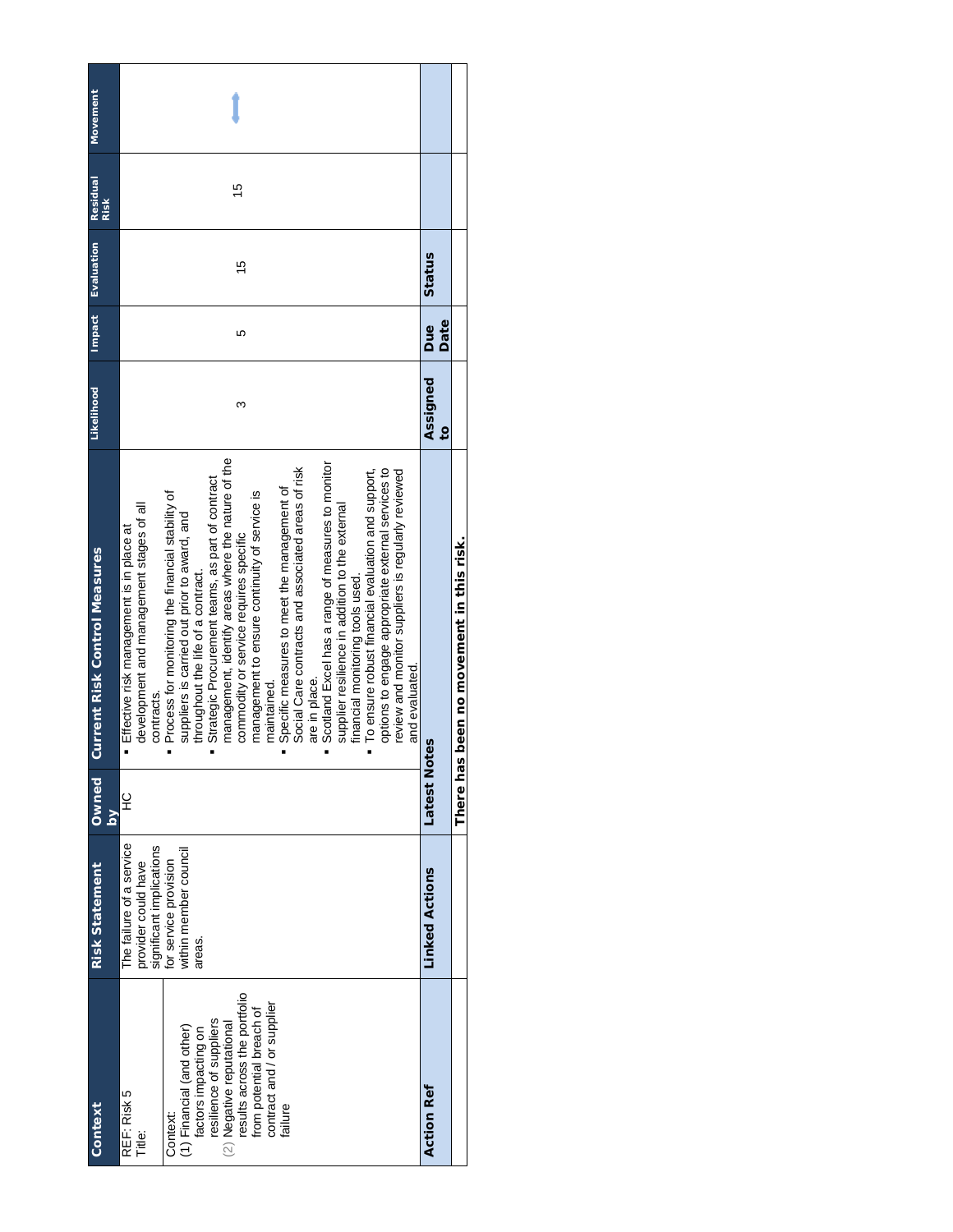| Context                                                                                                                       | <b>Risk Statement</b>                                                                                                                                                                                      | Owned                             | <b>Current Risk Control Measures</b>                                                                                                                                                                                                                                                                                                                                                                                                                                                                                                                                                                                                                                                                                                                                                                                                                                                                                                                                                                                                                                                                            | Likelihood        | Impact | <b>Lougnang</b> | <b>Residual</b><br>Risk | <b>Movement</b> |
|-------------------------------------------------------------------------------------------------------------------------------|------------------------------------------------------------------------------------------------------------------------------------------------------------------------------------------------------------|-----------------------------------|-----------------------------------------------------------------------------------------------------------------------------------------------------------------------------------------------------------------------------------------------------------------------------------------------------------------------------------------------------------------------------------------------------------------------------------------------------------------------------------------------------------------------------------------------------------------------------------------------------------------------------------------------------------------------------------------------------------------------------------------------------------------------------------------------------------------------------------------------------------------------------------------------------------------------------------------------------------------------------------------------------------------------------------------------------------------------------------------------------------------|-------------------|--------|-----------------|-------------------------|-----------------|
|                                                                                                                               |                                                                                                                                                                                                            | $\overline{\mathbf{5}}$           |                                                                                                                                                                                                                                                                                                                                                                                                                                                                                                                                                                                                                                                                                                                                                                                                                                                                                                                                                                                                                                                                                                                 |                   |        |                 |                         |                 |
| (1) Lack of awareness of or<br>input to development of<br>frameworks by<br>stakeholders.<br>REF: Risk 6<br>Context:<br>Title: | engage effectively with<br>Scotland Excel fails to<br>the use of contracts or<br>collaborative activities<br>and / or does not<br>available to support<br>make information<br>stakeholders on<br>services. | 잎                                 | Appropriate stakeholders with technical knowledge<br>Specific information materials including guides for<br>goods/services/social-care, and shared to ensure<br>Partnership working such as work with the Digital<br>consistency in the methodology and to assist our<br>changes such as GDPR are effectively managed<br>informed purchasing decisions across the entire<br>meetings on spend data, including identification<br>Office to ensure information, opportunities and<br>buyers and suppliers produced to help ensure<br>stakeholders in fully utilising these throughout.<br>Collaboration with stakeholders to ensure that<br>Use of agreed standard form of framework for<br>participation across the portfolio, and that it is<br>journey, with actions from this used to project<br>identified and used through the procurement<br>innovation supports future development and<br>and supported for suppliers and end users.<br>Feedback is given at quarterly stakeholder<br>where possible of "off contract spend".<br>manage the process for best results.<br>portfolio of goods and services. | $\mathbf{\Omega}$ | 4      | ∞               | ∘                       |                 |
| <b>Action Ref</b>                                                                                                             | <b>Linked Actions</b>                                                                                                                                                                                      | Latest<br>Notes                   | shared with stakeholders.                                                                                                                                                                                                                                                                                                                                                                                                                                                                                                                                                                                                                                                                                                                                                                                                                                                                                                                                                                                                                                                                                       | Assigned          | Due    | Status          |                         |                 |
|                                                                                                                               |                                                                                                                                                                                                            |                                   |                                                                                                                                                                                                                                                                                                                                                                                                                                                                                                                                                                                                                                                                                                                                                                                                                                                                                                                                                                                                                                                                                                                 | $\overline{c}$    | Date   |                 |                         |                 |
|                                                                                                                               |                                                                                                                                                                                                            | The contr<br>reduced <sub>1</sub> | ol measures of the organisation have<br>the impact of this risk. (4 to 3)                                                                                                                                                                                                                                                                                                                                                                                                                                                                                                                                                                                                                                                                                                                                                                                                                                                                                                                                                                                                                                       |                   |        |                 |                         |                 |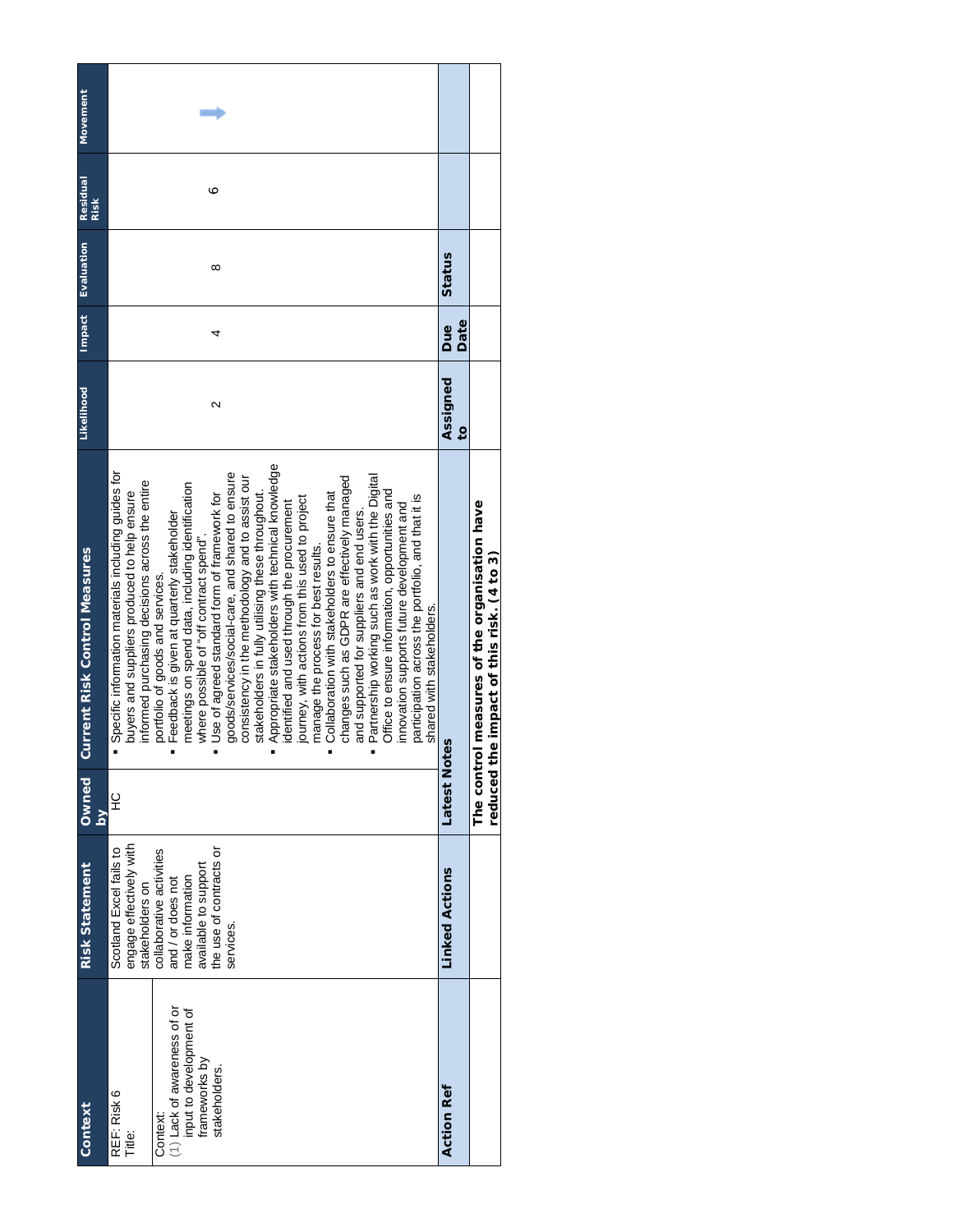|                                                                                                                                                                                                                                       |                                                                                                                                                                                                  |                    |                                                                                                                                                                                                                                                                                                                                                                                                                                                                                                                                                                                                                                                                                                                                                                                                                                                                                                                                                                                                                                                                                                                                                                                                                                                                                                | Likelihood                 | <b>Impact</b> | Evaluation | <b>Residual</b> | <b>Movement</b> |
|---------------------------------------------------------------------------------------------------------------------------------------------------------------------------------------------------------------------------------------|--------------------------------------------------------------------------------------------------------------------------------------------------------------------------------------------------|--------------------|------------------------------------------------------------------------------------------------------------------------------------------------------------------------------------------------------------------------------------------------------------------------------------------------------------------------------------------------------------------------------------------------------------------------------------------------------------------------------------------------------------------------------------------------------------------------------------------------------------------------------------------------------------------------------------------------------------------------------------------------------------------------------------------------------------------------------------------------------------------------------------------------------------------------------------------------------------------------------------------------------------------------------------------------------------------------------------------------------------------------------------------------------------------------------------------------------------------------------------------------------------------------------------------------|----------------------------|---------------|------------|-----------------|-----------------|
| Context                                                                                                                                                                                                                               | <b>Risk Statement</b>                                                                                                                                                                            | Owned<br><b>Ng</b> | <b>Current Risk Control Measures</b>                                                                                                                                                                                                                                                                                                                                                                                                                                                                                                                                                                                                                                                                                                                                                                                                                                                                                                                                                                                                                                                                                                                                                                                                                                                           |                            |               |            | Risk            |                 |
| (1) Ensure that where possible<br>community benefits can be<br>products and supplies in<br>the whole supply chain.<br>delivered as part of the<br>(2) Ethical sourcing of<br>contract portfolio.<br>REF: Risk 7<br>Context:<br>Title: | Scotland Excel fails to<br>be an industry leader<br>esponsibility with an<br>associated negative<br>in how it addresses<br>corporate social<br>impact upon ou<br>key aspects of<br>stakeholders. | $\frac{0}{1}$      | The Sustainable procurement strategy is a key area<br>Living Wage Employer and this will be used to raise<br>community benefits subsequently delivered is used<br>Elected members and stakeholders receive reqular<br>suppliers as part of the tender process as a control<br>updates as part of the governance process on the<br>Engagement with appropriate bodies, such as the<br>in the procurement strategy and is communicated<br>reviewed as part of the procurement strategy and<br>encourage wider participation by organisations in<br>British Association of Supported Employment, to<br>Every opportunity to actively promote community<br>range of community benefits across the portfolio.<br>Anti Slavery legislation has been included and is<br>Benefits is in place and being further developed<br>Scotland Excel has secured accreditation as a<br>suppliers at tender stage, and a register of the<br>Community benefit requirements are issued to<br>· The management and reporting of Community<br>awareness with suppliers and stakeholders.<br>Ethical sourcing strategies are provided by<br>benefits in our contracts is fully utilised<br>to assist future tender scoring<br>with stakeholders input<br>to our stakeholders.<br>frameworks.<br>measure.<br>process. | $\mathbf{\Omega}$          | 4             | ∞          | ∘               |                 |
| Action Ref                                                                                                                                                                                                                            | <b>Linked Actions</b>                                                                                                                                                                            | Latest<br>Notes    |                                                                                                                                                                                                                                                                                                                                                                                                                                                                                                                                                                                                                                                                                                                                                                                                                                                                                                                                                                                                                                                                                                                                                                                                                                                                                                | Assigned<br>$\overline{c}$ | Date<br>Due   | Status     |                 |                 |
|                                                                                                                                                                                                                                       |                                                                                                                                                                                                  | reduced            | The control measures of the organisation have<br>the impact of this risk. (4 to 3)                                                                                                                                                                                                                                                                                                                                                                                                                                                                                                                                                                                                                                                                                                                                                                                                                                                                                                                                                                                                                                                                                                                                                                                                             |                            |               |            |                 |                 |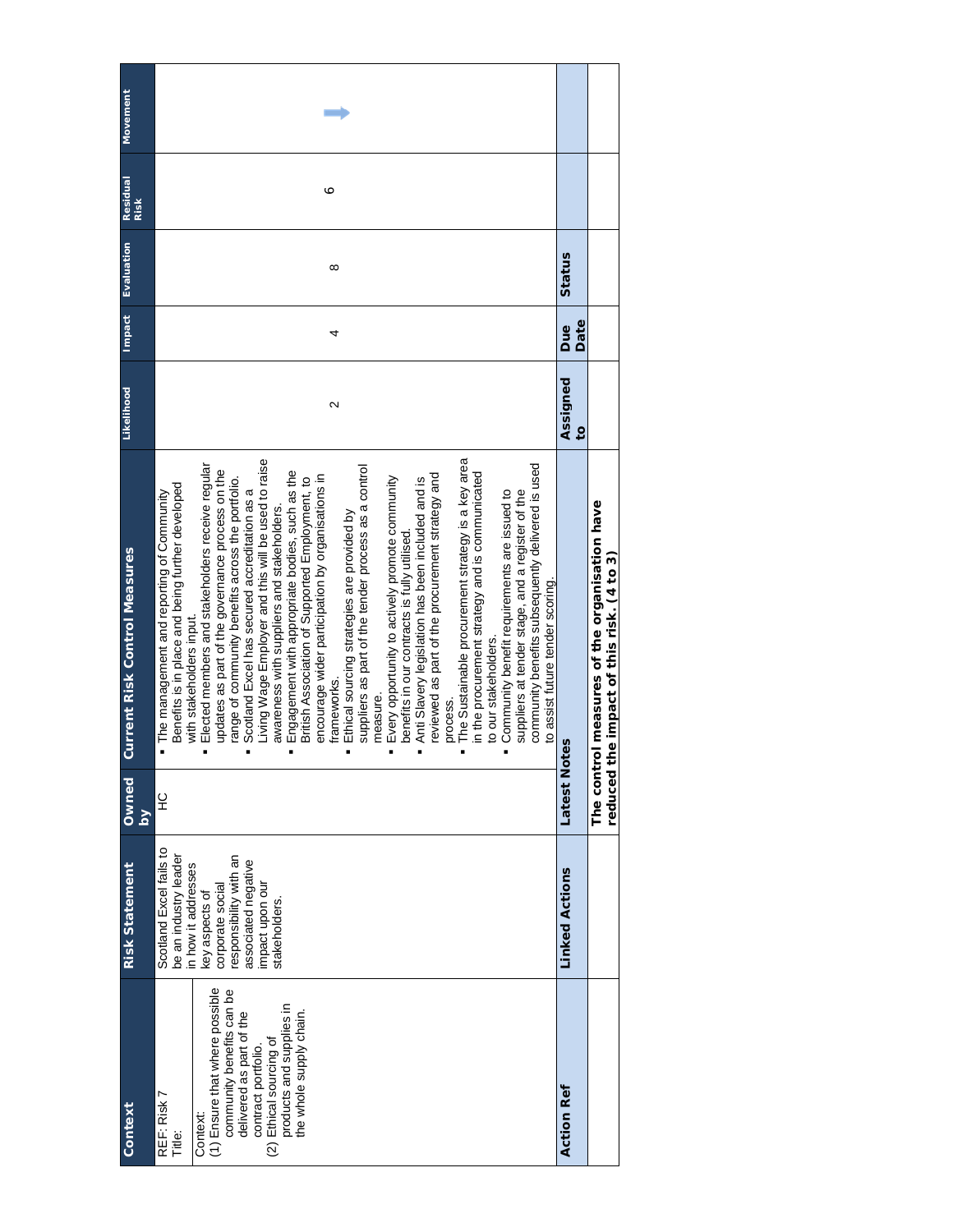| Movement                             |                                                                                                                                                                                                                                                                                                                                                                                                                                                                                                                                                                                                                                                                                                                                                                                                                                                                                                                                                                                                                                                                                                                                                                                                                                                                                                                 |                          |                                                                                           |
|--------------------------------------|-----------------------------------------------------------------------------------------------------------------------------------------------------------------------------------------------------------------------------------------------------------------------------------------------------------------------------------------------------------------------------------------------------------------------------------------------------------------------------------------------------------------------------------------------------------------------------------------------------------------------------------------------------------------------------------------------------------------------------------------------------------------------------------------------------------------------------------------------------------------------------------------------------------------------------------------------------------------------------------------------------------------------------------------------------------------------------------------------------------------------------------------------------------------------------------------------------------------------------------------------------------------------------------------------------------------|--------------------------|-------------------------------------------------------------------------------------------|
| <b>Residual</b><br>Risk              | ∞                                                                                                                                                                                                                                                                                                                                                                                                                                                                                                                                                                                                                                                                                                                                                                                                                                                                                                                                                                                                                                                                                                                                                                                                                                                                                                               |                          |                                                                                           |
| Evaluation                           | 2                                                                                                                                                                                                                                                                                                                                                                                                                                                                                                                                                                                                                                                                                                                                                                                                                                                                                                                                                                                                                                                                                                                                                                                                                                                                                                               | Status                   |                                                                                           |
| <b>Impact</b>                        | 4                                                                                                                                                                                                                                                                                                                                                                                                                                                                                                                                                                                                                                                                                                                                                                                                                                                                                                                                                                                                                                                                                                                                                                                                                                                                                                               | Date<br>Due              |                                                                                           |
| Likelihood                           | ო                                                                                                                                                                                                                                                                                                                                                                                                                                                                                                                                                                                                                                                                                                                                                                                                                                                                                                                                                                                                                                                                                                                                                                                                                                                                                                               | Assigned<br>$\mathbf{c}$ |                                                                                           |
| <b>Current Risk Control Measures</b> | <b>Scotland Excel works with PR professionals to raise</b><br>A full stakeholder engagement exercise was carried<br>Wider elected member engagement is taking place,<br>informed and can fully engage with the organisation<br>The use of social media to engage effectively with<br>With input from SOLACE, a number of new CEOs<br>Information materials, including guides for buyers,<br>The website, as a key first point of contact, has a<br>discussed and reviewed by the SMT as a regular<br>out with ranking of these stakeholders to ensure<br>appropriate and effective ongoing engagement.<br>Management Group helping to support broader<br>greater awareness of the organisation, and the<br>meetings and meetings with key stakeholders.<br>quarterly newsletter / magazine, governance<br>range of content to ensure stakeholders are<br>benefits from the contracts that are in place.<br>Regular updates to all stakeholders via the<br>Regular PR updates and opportunities are<br>suppliers and stakeholders, produced and<br>through COSLA, events and other political<br>have joined the Chief Executive Officer<br>stakeholders is now a key area of the<br>engagement with stakeholders.<br>communication strategy.<br>agenda item.<br>distributed.<br>meetings.<br>E<br>$\blacksquare$ |                          | The control measures of the organisation have<br>(3 to 2)<br>the likelihood of this risk. |
| Owned<br>$\overline{\mathsf{S}}$     | 8S                                                                                                                                                                                                                                                                                                                                                                                                                                                                                                                                                                                                                                                                                                                                                                                                                                                                                                                                                                                                                                                                                                                                                                                                                                                                                                              | Latest<br>Notes          | reduced                                                                                   |
| <b>Risk Statement</b>                | proper awareness has<br>for members in terms<br>procurement provider<br>stakeholders through<br>a financial impact for<br>the organisation and<br>Scotland Excel the<br>Failure to make<br>of best value<br>of choice for                                                                                                                                                                                                                                                                                                                                                                                                                                                                                                                                                                                                                                                                                                                                                                                                                                                                                                                                                                                                                                                                                       | <b>Linked Actions</b>    |                                                                                           |
| Context                              | be accurate and up to date<br>contact for many so must<br>value of the organisation.<br>(1) Website is a first point of<br>them with information on<br>media to promote good<br>engagement, providing<br>stories to promote the<br>(2) More proactive use of<br>success / good news<br>(3) Elected member<br>news stories<br>REF: Risk 8<br>Context:<br>Title:                                                                                                                                                                                                                                                                                                                                                                                                                                                                                                                                                                                                                                                                                                                                                                                                                                                                                                                                                  | <b>Action Ref</b>        |                                                                                           |

**Impact Evaluation Residual Context Risk Statement Owned Current Risk Control Measures Likelihood Impact Evaluation Residual**  Likelihood Owned Current Risk Control Measures

Movement **Movement**

Context

**Risk Statement**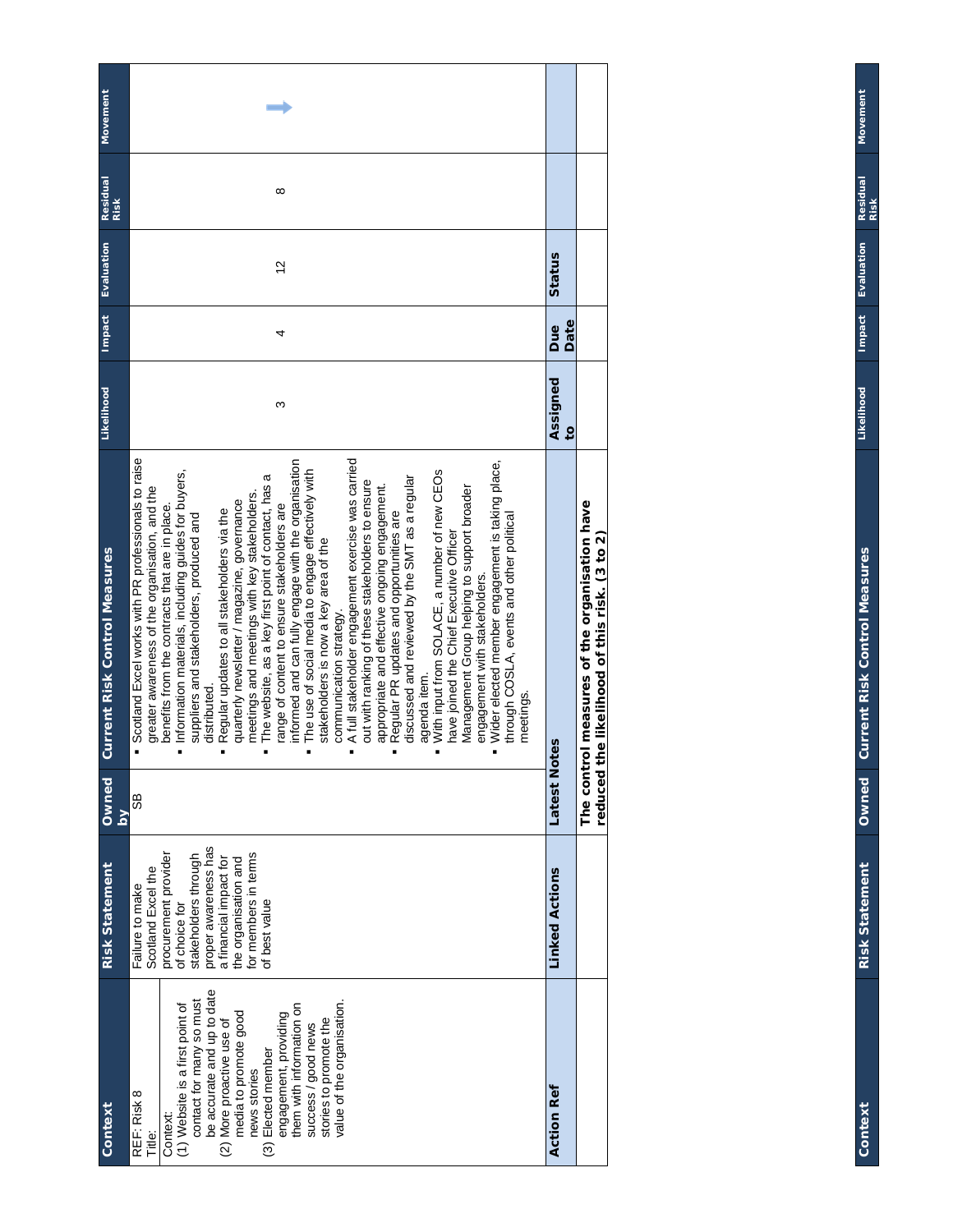|        | တ                                                                                                                                                                                                                                                                                                                                                                                                                                                                                                                                                                                                                                                                                       |                            |                                                                                    |
|--------|-----------------------------------------------------------------------------------------------------------------------------------------------------------------------------------------------------------------------------------------------------------------------------------------------------------------------------------------------------------------------------------------------------------------------------------------------------------------------------------------------------------------------------------------------------------------------------------------------------------------------------------------------------------------------------------------|----------------------------|------------------------------------------------------------------------------------|
|        | $\frac{2}{3}$                                                                                                                                                                                                                                                                                                                                                                                                                                                                                                                                                                                                                                                                           | Status                     |                                                                                    |
|        |                                                                                                                                                                                                                                                                                                                                                                                                                                                                                                                                                                                                                                                                                         | Date<br><b>Bue</b>         |                                                                                    |
|        | ω                                                                                                                                                                                                                                                                                                                                                                                                                                                                                                                                                                                                                                                                                       | Assigned<br>$\overline{6}$ |                                                                                    |
|        | Scotland Excel makes use of external specialists as<br>New PR support has been secured and this will be<br>used to promote and manage media contacts in a<br>colleagues of any issues which have the potential<br>media training to ensure effective handling of any<br>for negative media interest, and plans are put in<br>Executive team have undertaken professional<br>required to supplement in-house resources in<br>engaging across wider areas of the media as<br>Procurement teams advise communications<br>appropriate to deal with any potential issue<br>place to deal with these proactively<br>impacting on stakeholders.<br>issues that may arise.<br>proactive manner. | Latest<br>Notes            | The control measures of the organisation have<br>the impact of this risk. (4 to 3) |
| $\geq$ | 89                                                                                                                                                                                                                                                                                                                                                                                                                                                                                                                                                                                                                                                                                      |                            | reduced                                                                            |
|        | publicity or a media<br>faced with negative<br>Scotland Excel is<br>compromises the<br>prganisation's<br>trisis which<br>stakeholders                                                                                                                                                                                                                                                                                                                                                                                                                                                                                                                                                   | <b>Linked Actions</b>      |                                                                                    |
|        | information kept completely<br>be kept informed if issues<br>(2) Arrangements for dealing<br>with adverse publicity /<br>(4) Elected members must<br>up to date reflecting any<br>media to manage news<br>(3) More proactive use of<br>crisis management<br>(1) Website news and<br>REF: Risk 9<br>ssues<br>stories<br>arise.<br>Context:<br>Title:                                                                                                                                                                                                                                                                                                                                     | <b>Action Ref</b>          |                                                                                    |

| Context                                                                    | <b>Risk Statement</b>    | Owned                   | <b>Current Risk Control Measures</b>             | Likelihood        | <b>Impact</b> | Evaluation | <b>Residual</b> | <b>Movement</b> |
|----------------------------------------------------------------------------|--------------------------|-------------------------|--------------------------------------------------|-------------------|---------------|------------|-----------------|-----------------|
|                                                                            |                          | $\overline{\mathsf{a}}$ |                                                  |                   |               |            | <b>Risk</b>     |                 |
| REF: Risk 10                                                               | Scotland Excel has to    | 잎                       | Contract governance process ensures that         |                   |               |            |                 |                 |
| Title:                                                                     | meet the obligation to   |                         | appropriate steps are taken to drive ethical     |                   |               |            |                 |                 |
|                                                                            | deliver on policy        |                         | sourcing within framework agreements.            |                   |               |            |                 |                 |
| Context:                                                                   | objectives of Joint      |                         | Sound supplier management is in place and        |                   |               |            |                 |                 |
|                                                                            | Committee members.       |                         | regular meetings to ensure contractual           |                   |               |            |                 |                 |
| (1) Implementation of<br>stakeholder policy in                             | There is a risk to       |                         | commitments such as delivering community         |                   |               |            |                 |                 |
| contracts                                                                  | credibility and          |                         | benefits are met.                                |                   |               |            |                 |                 |
| $\widehat{\alpha}$                                                         | eputation if this is not |                         | Information is made available to end users to    | $\mathbf{\Omega}$ | ю             | ∞          |                 |                 |
|                                                                            | met.                     |                         | support purchasing decisions; for example "fair- |                   |               |            |                 |                 |
| Ethical sourcing of<br>products and supplies in<br>the whole supply chain. |                          |                         | trade" products that are available in contracts. |                   |               |            |                 |                 |
| Securing community<br>benefits across the<br>$\odot$                       |                          |                         | Every opportunity to promote community benefits  |                   |               |            |                 |                 |
|                                                                            |                          |                         | or support broader CSR goals delivered from      |                   |               |            |                 |                 |
| portfolio.                                                                 |                          |                         | contracts are proactively pursued to raise       |                   |               |            |                 |                 |
|                                                                            |                          |                         | awareness with stakeholders and the wider        |                   |               |            |                 |                 |
|                                                                            |                          |                         | community through all media sources.             |                   |               |            |                 |                 |
| <b>Action Ref</b>                                                          | <b>Linked Actions</b>    | Latest<br>No            | saio                                             | Assigned          | <b>Due</b>    | Status     |                 |                 |
|                                                                            |                          |                         |                                                  | $\overline{c}$    | Date          |            |                 |                 |
|                                                                            |                          |                         | The control measures of the organisation have    |                   |               |            |                 |                 |
|                                                                            |                          | reduced <sub>1</sub>    | the likelihood (2 to 1) and impact of this       |                   |               |            |                 |                 |
|                                                                            |                          | risk (5 to              | ุุิ                                              |                   |               |            |                 |                 |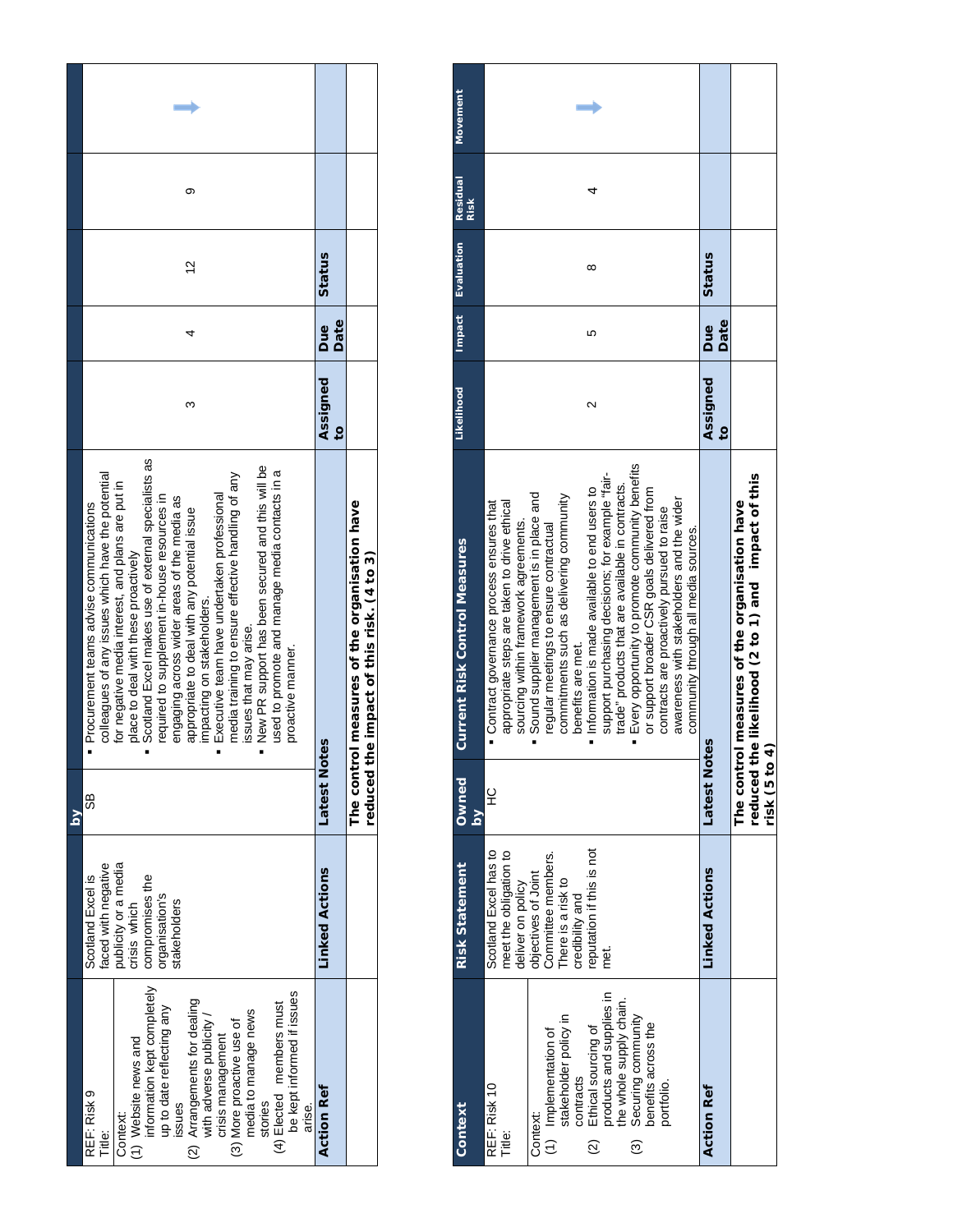| Movement                             |                                                                                                                                                                                                                                                                                                                                                                                                                                                                                                                                                                                                                                                                                                                                                                                                                                                                                                                                   |                          |                                                                                       | Movement                             |                                                                                                                                                        |                                                                                                                         |                                                                                                                                                       |
|--------------------------------------|-----------------------------------------------------------------------------------------------------------------------------------------------------------------------------------------------------------------------------------------------------------------------------------------------------------------------------------------------------------------------------------------------------------------------------------------------------------------------------------------------------------------------------------------------------------------------------------------------------------------------------------------------------------------------------------------------------------------------------------------------------------------------------------------------------------------------------------------------------------------------------------------------------------------------------------|--------------------------|---------------------------------------------------------------------------------------|--------------------------------------|--------------------------------------------------------------------------------------------------------------------------------------------------------|-------------------------------------------------------------------------------------------------------------------------|-------------------------------------------------------------------------------------------------------------------------------------------------------|
| Residual<br>Risk                     | 15                                                                                                                                                                                                                                                                                                                                                                                                                                                                                                                                                                                                                                                                                                                                                                                                                                                                                                                                |                          |                                                                                       | Residual<br>Risk                     |                                                                                                                                                        |                                                                                                                         | 10                                                                                                                                                    |
| Evaluation                           | $\overline{20}$                                                                                                                                                                                                                                                                                                                                                                                                                                                                                                                                                                                                                                                                                                                                                                                                                                                                                                                   | Status                   |                                                                                       | Evaluation                           |                                                                                                                                                        |                                                                                                                         | $\overline{20}$                                                                                                                                       |
| <b>Impact</b>                        | 5                                                                                                                                                                                                                                                                                                                                                                                                                                                                                                                                                                                                                                                                                                                                                                                                                                                                                                                                 | Date<br>Due              |                                                                                       | <b>Impact</b>                        |                                                                                                                                                        |                                                                                                                         | 5                                                                                                                                                     |
| Likelihood                           | 4                                                                                                                                                                                                                                                                                                                                                                                                                                                                                                                                                                                                                                                                                                                                                                                                                                                                                                                                 | Assigned<br>$\mathbf{c}$ |                                                                                       | Likelihood                           |                                                                                                                                                        |                                                                                                                         |                                                                                                                                                       |
| <b>Current Risk Control Measures</b> | partnership projects with councils and the Scottish<br>services (cost to serve, funding/uptake forecasts)<br>team, funded from supplier rebates, which return<br>identify and deliver new opportunities to provide<br>stakeholder recognition of the benefits Scotland<br>New initiatives such as the Small Value Project<br>A robust business model is in place for all new<br>. There is ongoing work with all stakeholders to<br>Affordable Housing Team demonstrates wider<br>Government to secure funding to develop and<br>to enable effective engagement with potential<br>Securing Government funding to support the<br>greater benefits to stakeholders introduced<br>additional chargeable services, based on<br>Scotland Excel continues to develop new<br>Excel can bring to service delivery.<br>deliver services within social care.<br>partners for service delivery.<br>customer demand<br>$\bullet$<br>$\bullet$ |                          | The control measures of the organisation have<br>the likelihood of this risk. (4 to 3 | <b>Current Risk Control Measures</b> | process, and resource planner, staff have a clear<br>view of their future with the organisation and of<br>. Through the performance review/development | opportunities to grow and develop. This is key to<br>the retention and development of staff across the<br>organisation. | potential staff, particularly younger staff who use<br>Social media based recruitment advertising has<br>been used to engage with a wider audience of |
| Owned<br>ΣĀ                          | ξ                                                                                                                                                                                                                                                                                                                                                                                                                                                                                                                                                                                                                                                                                                                                                                                                                                                                                                                                 | <b>Latest Notes</b>      | reduced                                                                               | Owned<br>$\mathbf{\Sigma}$           | ξ                                                                                                                                                      |                                                                                                                         |                                                                                                                                                       |
| <b>Risk Statement</b>                | business context that<br>There are a range of<br>impact on the longer<br>term sustainability of<br>effectively could<br>if not addressed<br>Scotland Excel<br>organisation's<br>factors in the                                                                                                                                                                                                                                                                                                                                                                                                                                                                                                                                                                                                                                                                                                                                    | <b>Linked Actions</b>    |                                                                                       | <b>Risk Statement</b>                | encounters problems<br>in recruiting and<br>Scotland Excel                                                                                             | suitable skill, quality<br>and experience to<br>retaining staff of                                                      | meet the agreed<br>contract delivery<br>schedule.                                                                                                     |
| Context                              | . Need to attract resources<br>government withdrawing<br>(1) Financial sustainability<br>Potential for national<br>Council budget cuts<br>organisations / local<br>support<br>REF: Risk 11<br>Title:<br>Context:                                                                                                                                                                                                                                                                                                                                                                                                                                                                                                                                                                                                                                                                                                                  | <b>Action Ref</b>        |                                                                                       | Context                              | REF: Risk 12<br>Title:                                                                                                                                 | (1) Demand in the market for<br>Procurement staff makes<br>Context:                                                     | recruiting and retaining<br>(2) Lack of flexibility in pay<br>staff problematic.                                                                      |

| Context                                                                                                                                                                                                                                                                             | <b>Risk Statement</b>                                                                                                                                                                 | <b>Dwned</b><br>$\mathsf{S}$ | <b>Current Risk Control Measures</b>                                                                                                                                                                                                                                                                                                                                                                                                                                                                                                                                                                                                                                                                                                                                                                                                                                                                                                                                                 | Likelinood Impact Evaluation Residual |                    |        | <b>Risk</b> | <b>Movement</b> |
|-------------------------------------------------------------------------------------------------------------------------------------------------------------------------------------------------------------------------------------------------------------------------------------|---------------------------------------------------------------------------------------------------------------------------------------------------------------------------------------|------------------------------|--------------------------------------------------------------------------------------------------------------------------------------------------------------------------------------------------------------------------------------------------------------------------------------------------------------------------------------------------------------------------------------------------------------------------------------------------------------------------------------------------------------------------------------------------------------------------------------------------------------------------------------------------------------------------------------------------------------------------------------------------------------------------------------------------------------------------------------------------------------------------------------------------------------------------------------------------------------------------------------|---------------------------------------|--------------------|--------|-------------|-----------------|
| structures due to tie in with<br>(1) Demand in the market for<br>Procurement staff makes<br>recruiting and retaining<br>(2) Lack of flexibility in pay<br>Renfrewshire Council<br>makes retaining staff<br>staff problematic.<br>problematic.<br>REF: Risk 12<br>Context:<br>Title: | encounters problems<br>suitable skill, quality<br>and experience to<br>meet the agreed<br>contract delivery<br>in recruiting and<br>retaining staff of<br>Scotland Excel<br>schedule. | ξ                            | with recruitment agencies which have successfully<br>recruitment strategy to ensure that any changes in<br>nitiatives, such as organisation information packs<br>the retention and development of staff across the<br>process, and resource planner, staff have a clear<br>opportunities to grow and develop. This is key to<br>potential staff, particularly younger staff who use<br>There is an ongoing review of the organisation's<br>Scotland Excel has introduced a number of new<br>for candidates, awareness events, partnerships<br>Social media based recruitment advertising has<br>view of their future with the organisation and of<br>been used to engage with a wider audience of<br>. Through the performance review/development<br>The organisation continues to explore further<br>addressed the challenges of recruiting staff.<br>benefits available to support staff retention.<br>the market are addressed proactively.<br>this medium most.<br>organisation. | 4                                     | 5                  | 20     | 10          |                 |
| <b>Action Ref</b>                                                                                                                                                                                                                                                                   | <b>Linked Actions</b>                                                                                                                                                                 | Latest<br>Notes              |                                                                                                                                                                                                                                                                                                                                                                                                                                                                                                                                                                                                                                                                                                                                                                                                                                                                                                                                                                                      | Assigned<br>$\overline{c}$            | Date<br><b>Bue</b> | Status |             |                 |
|                                                                                                                                                                                                                                                                                     |                                                                                                                                                                                       | reduced <sub>1</sub>         | The control measures of the organisation have<br>the likelihood of this risk. (4 to 3)                                                                                                                                                                                                                                                                                                                                                                                                                                                                                                                                                                                                                                                                                                                                                                                                                                                                                               |                                       |                    |        |             |                 |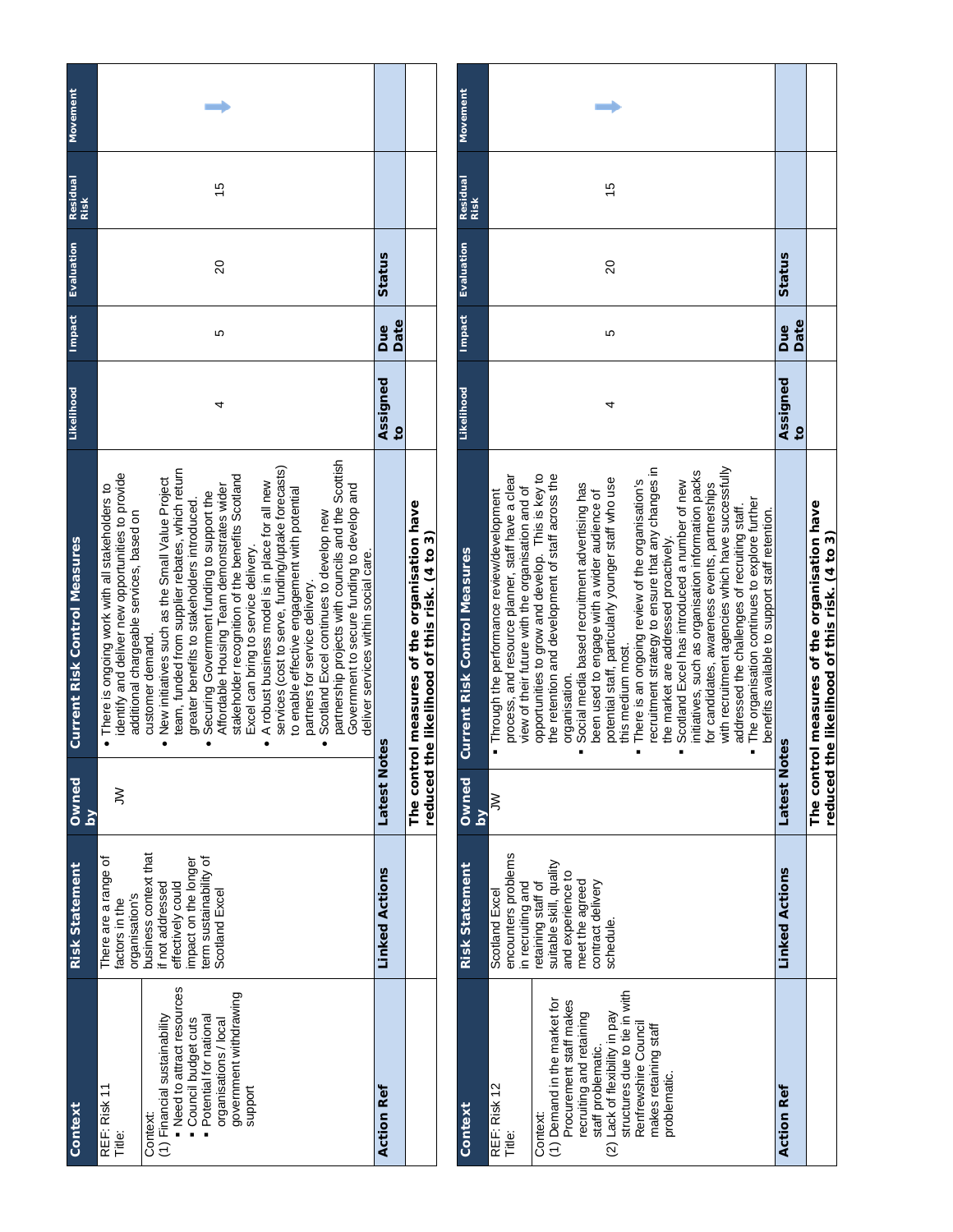| Movement<br><b>Residual</b><br><b>Risk</b> | 5                                                                                                                                                                                                                                                                                                                                                                                                                                                                                                                                                                                                                                                                                                                                                                           |                            |  |
|--------------------------------------------|-----------------------------------------------------------------------------------------------------------------------------------------------------------------------------------------------------------------------------------------------------------------------------------------------------------------------------------------------------------------------------------------------------------------------------------------------------------------------------------------------------------------------------------------------------------------------------------------------------------------------------------------------------------------------------------------------------------------------------------------------------------------------------|----------------------------|--|
| <b>Impact</b> Evaluation                   | $\frac{2}{3}$                                                                                                                                                                                                                                                                                                                                                                                                                                                                                                                                                                                                                                                                                                                                                               | Status                     |  |
|                                            |                                                                                                                                                                                                                                                                                                                                                                                                                                                                                                                                                                                                                                                                                                                                                                             | Date<br>Due                |  |
| Likelihood                                 | ω                                                                                                                                                                                                                                                                                                                                                                                                                                                                                                                                                                                                                                                                                                                                                                           | Assigned<br>$\overline{c}$ |  |
| Current Risk Control Measures              | recognised as a partner who can assist stakeholders<br>consulted on, and to help influence of, policy making<br>legislative changes to the benefit of all stakeholders.<br>Due to awareness of and development of strategies<br>to address changes in legislation Scotland Excel is<br>Building on the successful delivery of work to date,<br>industry / service / professional groups to manage<br>meetings, groups and policy seminars has raised<br>Scotland Excel has gained the opportunity to be<br>awareness and influence with decision makers.<br>Regular attendance by key staff at appropriate,<br>Scotland Excel works in partnership with key<br>service development and delivery in line with<br>to meet their responsibilities as they arise.<br>decisions. | es.                        |  |
| Owned<br>$\frac{8}{2}$                     | 잎                                                                                                                                                                                                                                                                                                                                                                                                                                                                                                                                                                                                                                                                                                                                                                           | Latest<br>Not              |  |
| <b>Risk Statement</b>                      | stakeholders creating<br>Legislative changes<br>organisation and its<br>can impact on the<br>challenges for the<br>organisation to<br>bue of puodse.<br>address.                                                                                                                                                                                                                                                                                                                                                                                                                                                                                                                                                                                                            | <b>Linked Actions</b>      |  |
| Context                                    | directed support legislation<br>(2) Community Empowerment<br>(3) Personalisation and self<br>(1) Changes to EU and UK<br>procurement legislation<br>legislative changes<br>(individual choice)<br>(4) Future political or<br>(Scotland) Bill<br>REF: Risk 13<br>Context:<br>Title:                                                                                                                                                                                                                                                                                                                                                                                                                                                                                          | <b>Action Ref</b>          |  |

| Context                                                                                                                                                         | <b>Risk Statement</b>                                                                                                                                                                                       | Dwned<br>$\frac{8}{2}$ | <b>Current Risk Control Measures</b>                                                                                                                                                                                                                                                                                                                                                       | Likelihood                 | Impact      | Evaluation | <b>Residual</b><br><b>Risk</b> | <b>Movement</b> |
|-----------------------------------------------------------------------------------------------------------------------------------------------------------------|-------------------------------------------------------------------------------------------------------------------------------------------------------------------------------------------------------------|------------------------|--------------------------------------------------------------------------------------------------------------------------------------------------------------------------------------------------------------------------------------------------------------------------------------------------------------------------------------------------------------------------------------------|----------------------------|-------------|------------|--------------------------------|-----------------|
| (1) Loss of staff (many staff or<br>(3) Loss of systems<br>(2) Loss of facilities<br>key individuals)<br>(4) Loss of data<br>REF: Risk 14<br>Context:<br>Title: | service disruption with<br>prepare for a range of<br>then there is a risk of<br>associated impact to<br>Scotland Excel does<br>scenarios to ensure<br>business continuity<br>not adequately<br>stakeholders | 98                     | " Staff are fully equipped to work remotely should the<br>· Business critical IT systems are now "cloud based"<br>giving greater assurance with regard to business<br>planning meetings as part of business continuity<br>The Senior Management Team has scenario<br>IT services come with a 99.9% availability<br>assurance from the provider.<br>continuity.<br>need arise.<br>planning. |                            |             | 20         | 10                             |                 |
| <b>Action Ref</b>                                                                                                                                               | <b>Linked Actions</b>                                                                                                                                                                                       | Latest<br>No           | ites                                                                                                                                                                                                                                                                                                                                                                                       | Assigned<br>$\overline{5}$ | Date<br>Due | Status     |                                |                 |
|                                                                                                                                                                 |                                                                                                                                                                                                             | reduced                | The control measures of the organisation have<br>the likelihood of this risk. (4 to 3)                                                                                                                                                                                                                                                                                                     |                            |             |            |                                |                 |

**Context Risk Statement Owned Current Risk Control Measures Likelihood Impact Evaluation Residual**  Likelihood Risk Statement Owned Current Risk Control Measures

Context

Movement **Movement**